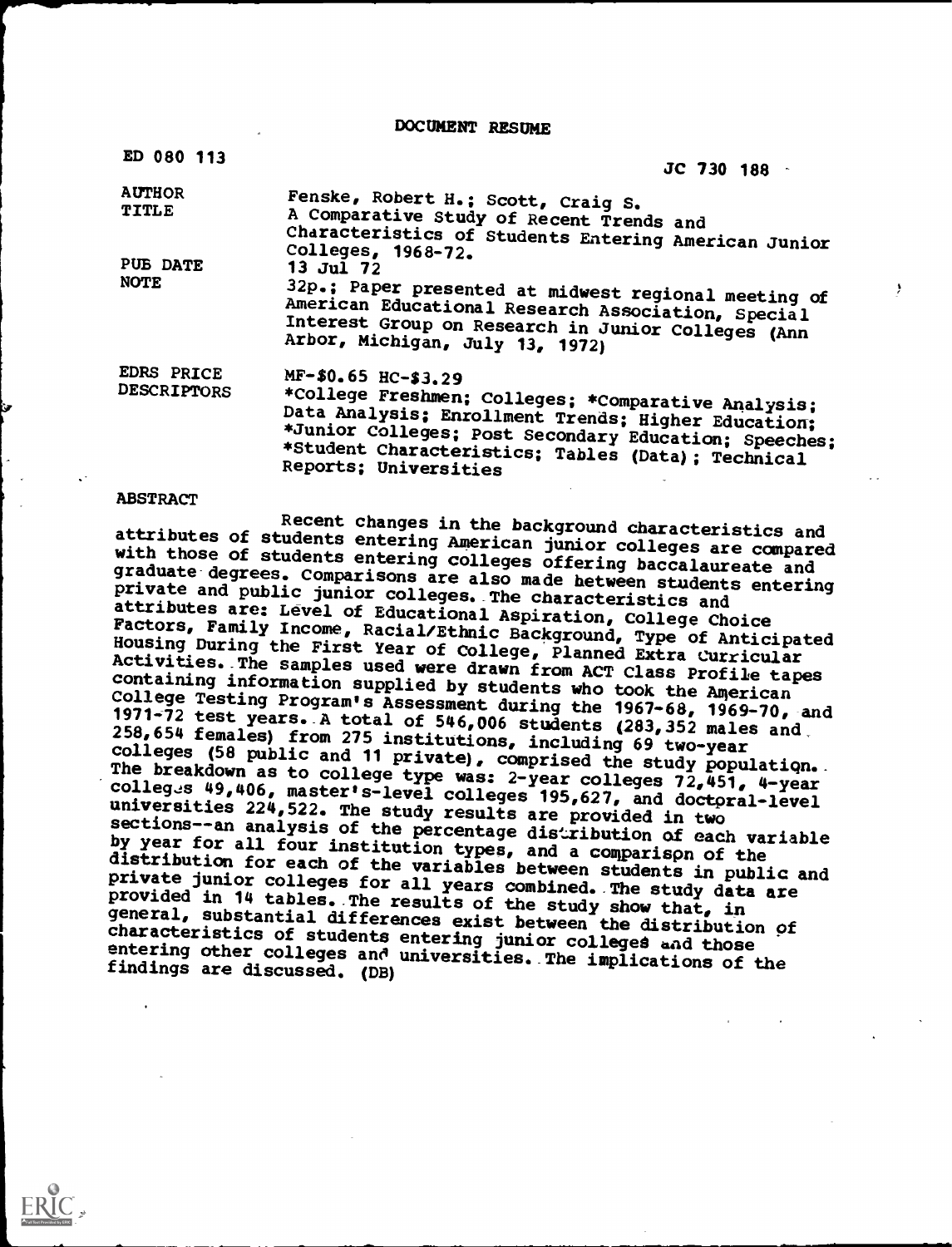US **DEPARTMENT OF HEALTH.**<br> **EDUCATION A WELFARE**<br> **RATIONAL INSTITUTE OF<br>
EDUCATION A WELFARE**<br>
THIS DOCUMENT HAS BEEN REPRO<br>
DUCED EXACTLY AS RECEIVED FROM<br>
ATING IT POINTS OF VIEW OR OPINIONS<br>
STATED DO NOT NECESSARILY

A COMPARATIVE STUDY OF RECENT TRENDS AND CHARACTERISTICS OF STUDENTS ENTERING AMERICAN JUNIOR COLLEGES, 1968-72. Robert H. Fenske and Craig S. Scott

The American College Testing Program

The major purpose of this study was to investigate and report on recent changes in the background characteristics and attributes of students entering American junior colleges. Comparisons were made between students entering junior colleges and those entering colleges offering baccalaureate and graduate degrees. A comparison was also made between students entering private and public junior colleges. The need for the study arose from the lack of timely data on the effects of open admissions, nonresident student policy changes, the constantly increasing -diversity of background and attributes, removal of the draft as a possible influence on college enrollment, and other recent events. Current information on the characteristics of entering students is necessary for college administrators, faculty, governing boards, and legislators.

### Review of Literature

In a recent review, Trent (H.E.W., 1970) noted that the determination to enter college is ". . . not generally a spontaneous decision. Rather, it is the result of numerous complex factors that have cccurred over a long period of time. . .. " He also noted that the distribution of nearly all the

 $P$ aper presented at the American Educational Research Association  $\cdots$ Special Interest Group on Research in Junior Colleges Midwest Regional Meeting, Ann Arbor, Michigan, July 13, 1972.

### FILMED FROM BEST AVAILABLE COPY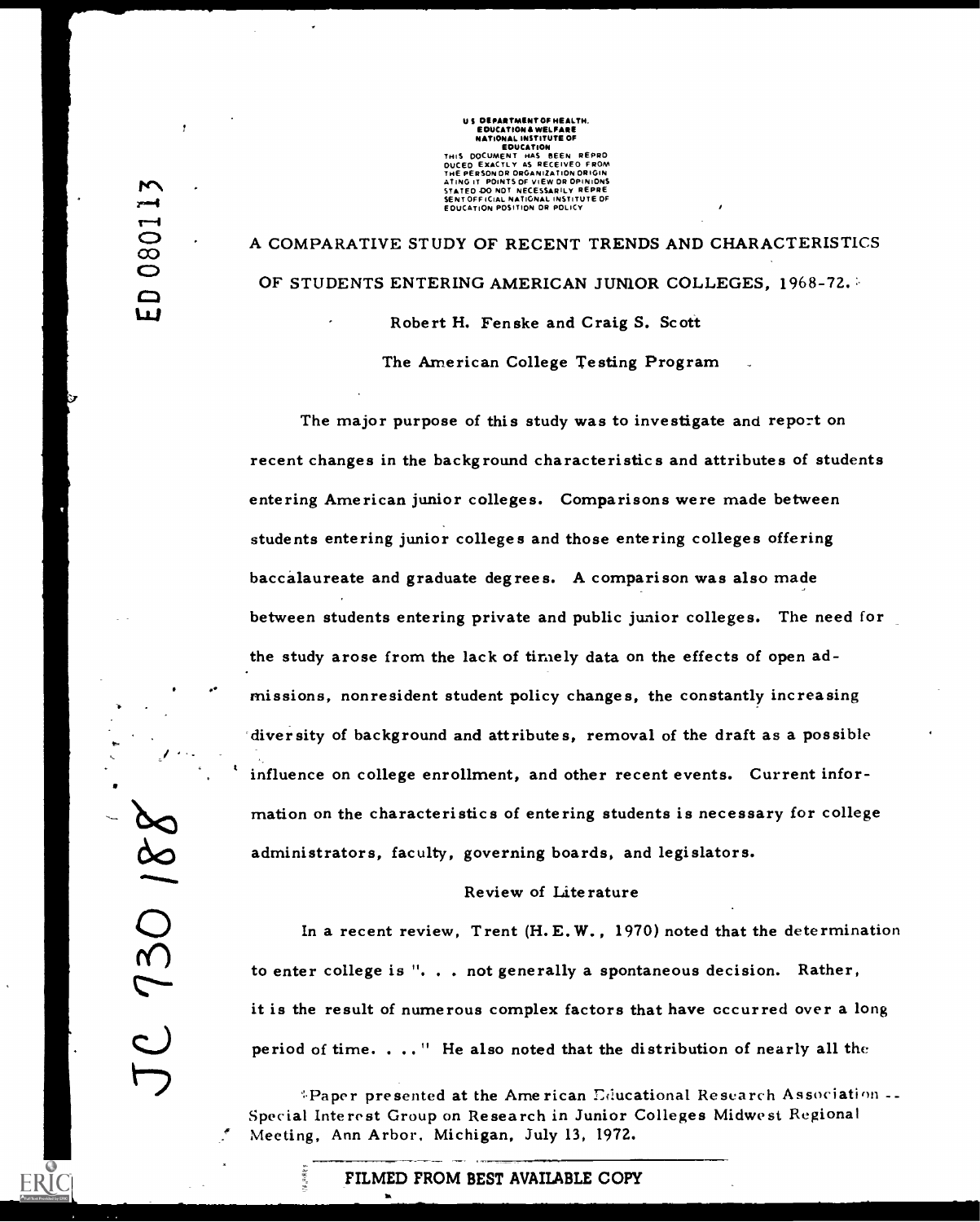numerous background factors differs among types of colleges, e.g., universities with graduate schools versus junior colleges, high-cost privately controlled institutions versus public colleges, etc. A number of recent publications have dealt with the differentiation of entering students by type of college, for example, Astin (1965) and Harris (1972) present generalized data relating to this phenomenon. Cross (H. E. W. , 1970) discussed the role of the junior college in the increasing universality of postsecondary education. She emphasized the importance, as shown by research, of the removal of geographic, financial, and other barriers in college attendance. She found that to a large extent the junior college sector was growing more rapidly than other parts of higher education due to its success in removing these barriers to students who would not otherwise have attended more traditional types of institutions. However. she also indicated that the high degree of success of junior colleges in removal of geographic and financial barriers are tempered somewhat by the continuation of lower than average proportions of minority groups and women who seek higher education.

In an extensive review of the available literature, McClung (1972) found that "research comparing the academic abilities of junior college students to their four year college counterparts has usually found the junior college student less able." For example, Seashore (1959) noted that about three fourths of his sample of senior college students scored higher than the junior college median on scholastic aptitude tests. Similar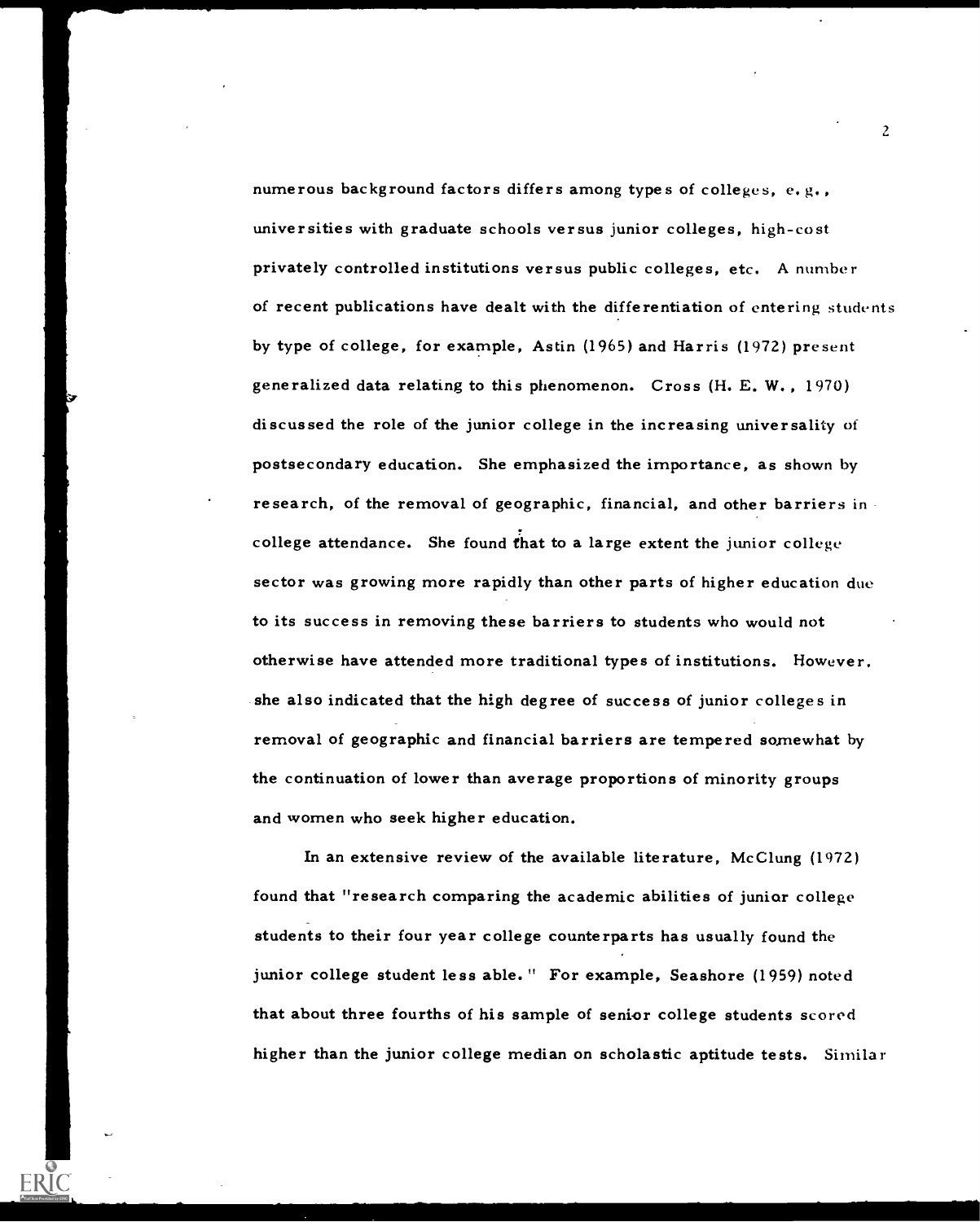differences were reported by Raines (1968) and Cross (1968). Raines (1968) and Cross (1968) also reviewed research comparing junior and senior college students on noncognitive variables. Differences were seen to exist on nearly every variable studied. Compared with their senior college counterparts, junior college students rated themselves less academically able with considerably less confidence in their mathematical writing skill and leadership ability. Junior college students were seen to have taken part in cultural activities to a lesser extent and also perceived their environment as less intellectual and lacking in pressure to make good grades compared to senior colleges. In terms of background characteristics, these researchers pointed out that the junior college students generally ranked below senior college students on such socioeconomic variables as mothers and fathers education, number of books in the home, etc.

Medsker and Trent (1972) comparing ability and high school rank found striking differences between students entering two year versus four year colleges. For example, 25% of students entering colleges ranked in the top 20% of academic ability compared with 65% entering private universities and 46% entering public universities. Differences of a similar magnitude were recorded for high school rank in this sample.

In an empirical study of the heterogeneity/homogeneity of certain personality measures among junior college students versus senior college students Cohen and Brawer (1970) found that junior college students were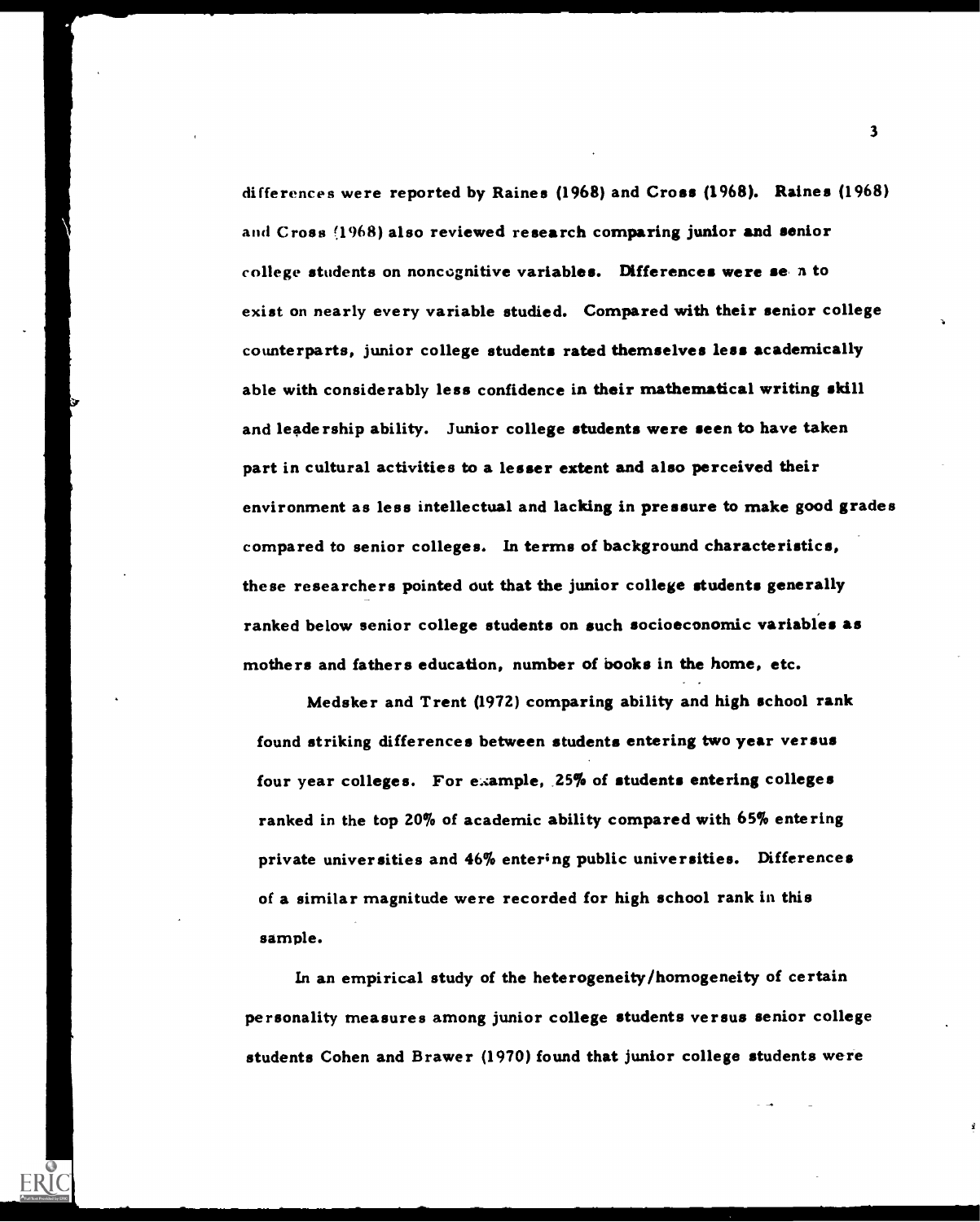more homogeneous than senior college students on the Omnibus Personality Inventory and on the Adaptive-Flexibility Inventory. This finding indicates that while junior college students come from much more diverse backgrounds of ability and socioeconomic status, they seem to be more similar in terms of personality measures than four year college students. Wisgoski (1971) found that many junior college students aspired to an unrealistically high level of educational achievement. "Many studies have shown that a majority of the college freshmen in all ranges of ability and prior achievement expressed their intentions to work for a baccalaureate degree. Seventy-five percent of all students enrolled in public junior colleges label themselves as transfer students, but only one third actually enroll in senior colleges and universities." He noted that this discrepancy is often due to lack of financial resources, indecision and poor social adjustment.

There are relatively few studies which compare private versus public junior college students directly. Medsker and Trent (1972) found only small differences in ability and high school performance between private and public junior college students. However, they found substantial differences in other factors such as education of fathers, religious affiliation, mean scores on Omnibus Personality Inventory scales and other factors. Medsker and Tillery (1971) reporting on the SCOPE project found that there were substantial differences in socioeconomic and intellectual predisposition factors. However, they stressed that it would be preferable to examine

4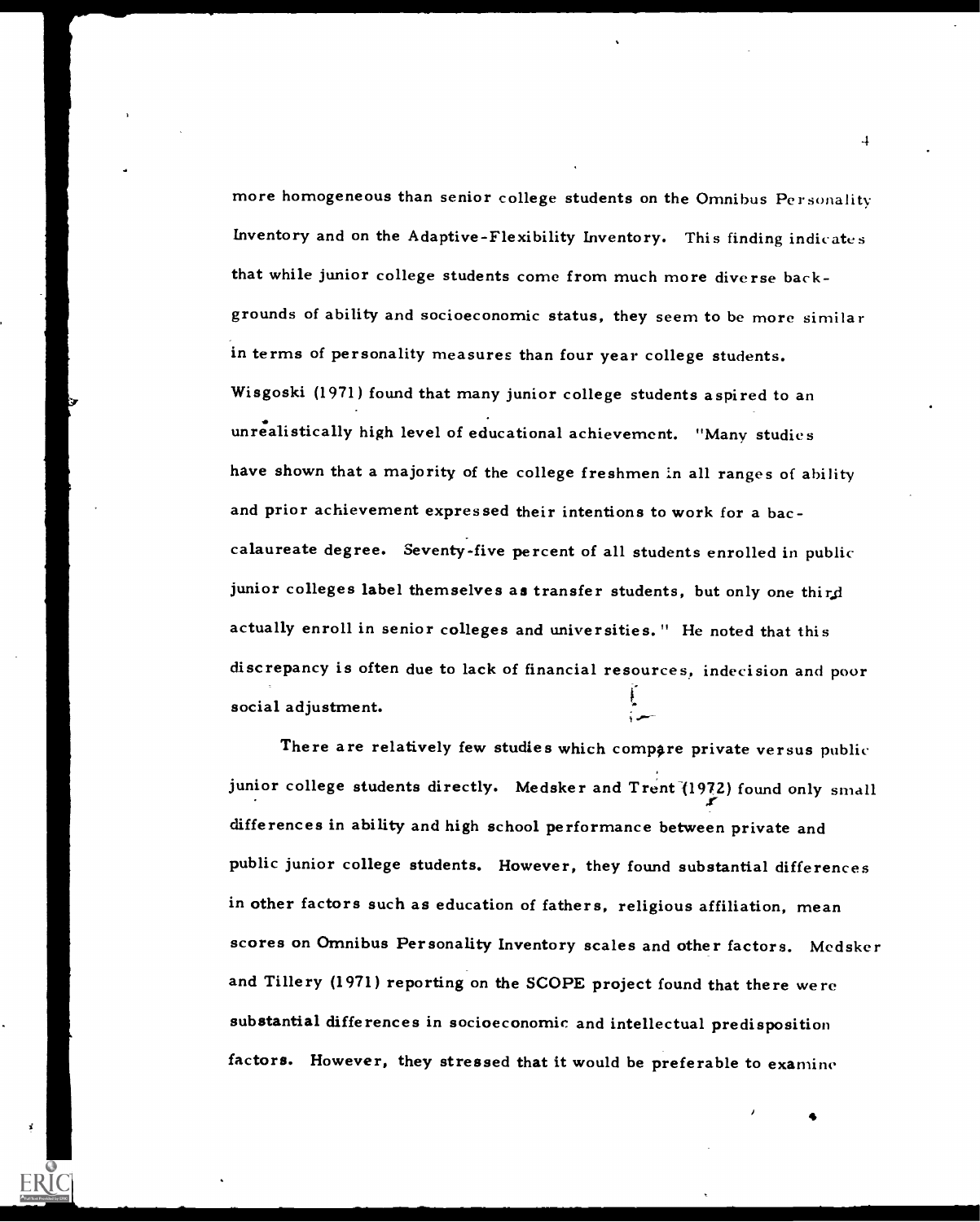data from different types of junior colleges separately since they vary among themselves and the clientele they serve, for example private nondenominational versus denominational private junior colleges.

Finally, Bushnell (1973) reported on the American Association of Junior College's Project Focus which gathered a wealth of data from a national sample of 92 junior colleges. He concluded that "public and private 2-year colleges do not serve the same constituencies as 4-year colleges and universities. The backgrounds and characteristics that shaped the interests, career goals, and values of community junior colleges are diverse, and there is heavy emphasis on the disadvantaged, the minority, and the home-based students. While these characteristics cannot be changed during a student's college career, they do serve as appropriate background information upon which faculty and administrators can build their strategies for helping students learn." This last statement is also the purpose for which the present study was conducted.

### Sample

The data for this study were obtained during regular nationwide administrations of the ACT Assessment and include responses to the Student Profile Section (SPS). The SPS is a short biographical inventory administered as part of the ACT Assessment. The SPS asks prospective college students about their home backgrounds, educational and vocational plans, grades achieved in high school, goals in attending college, and interests and achievements in out-of-class areas.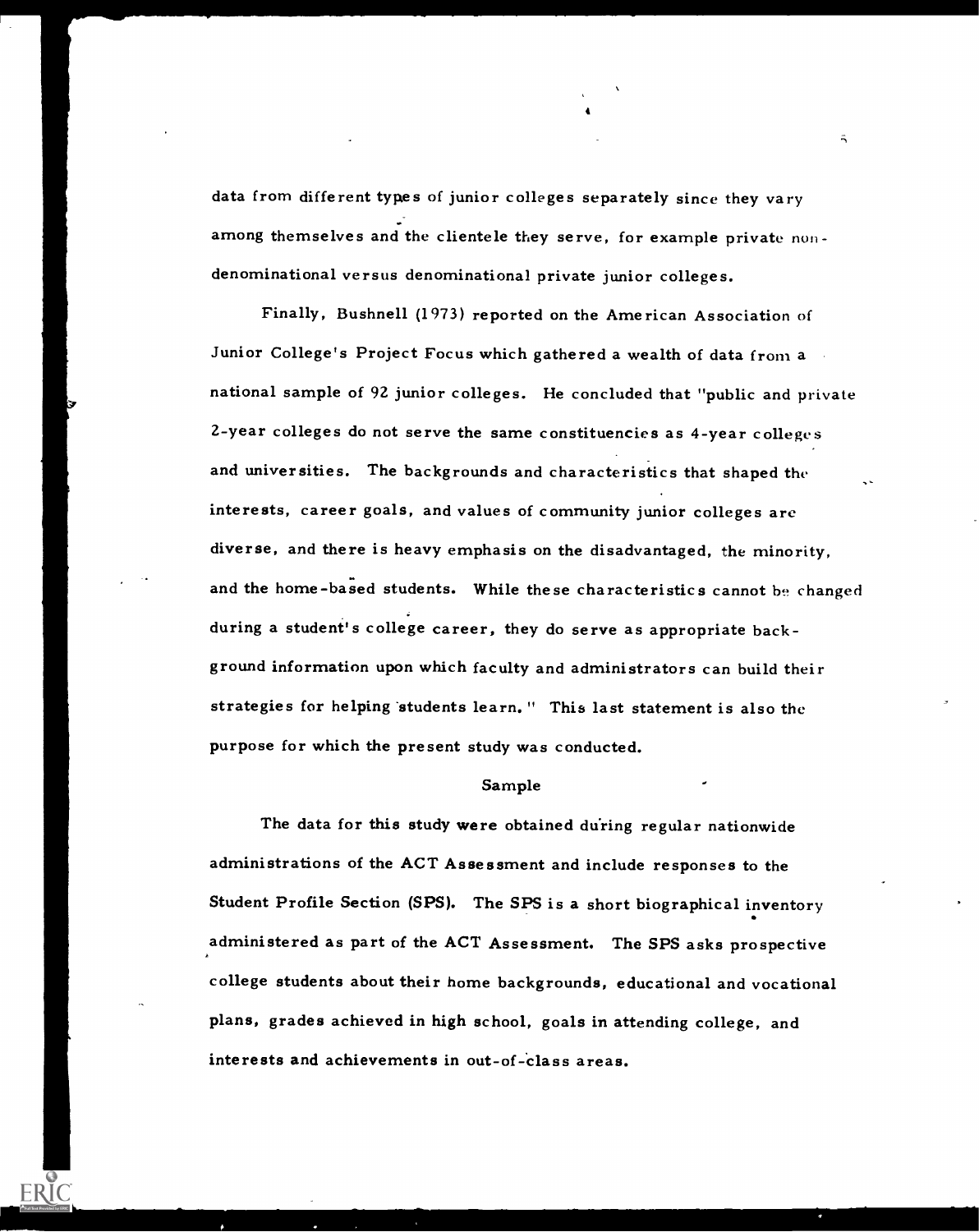The samples used in this study were drawn from ACT Class Profile tapes containing information furnished by students who took The American College Testing Program's Assessment during the 1967-68, 1969-70 and 1971-72 test years. The Class Profile tapes comprise the data bank for an ACT Research Service which lists all of the stude ts who took the ACT Assessment during a given test year and who subsequently were certified as enrolled the following fall at one of the colleges participating in the Class Profile Service. Thus, these data represent national samples for students enrolling as first-time freshmen in fall, 1968, fall, 1970, and fall, 1972. For this study, a total of 275 separate colleges and universities were selected on the following basis (a) having at least 50% of their entering freshmen class included in the Class Profile history tapes, (b) participating in the Class Profile Service for all three of the years studied, (c) representative of the national distribution of institutional control (public versus private), and (d) wide geographic distribution across the country. The 275 institutions included 69 two-year colleges (58 public and 11 private), 70 baccalaureate-granting colleges, 86 colleges and universities which granted the masters degree as well as the baccalaureate degree, and 50 universities which offered doctoral degrees in addition to masters and baccalaureate degrees. In tables following, these types-are referred to as types I, II, III, and IV, respectively. The total number of students in each of these four levels was as follows: (I) 2-year colleges: 72, 451; (U) 4-year colleges: 49, 406; (III) masters-level

 $\mathfrak{b}$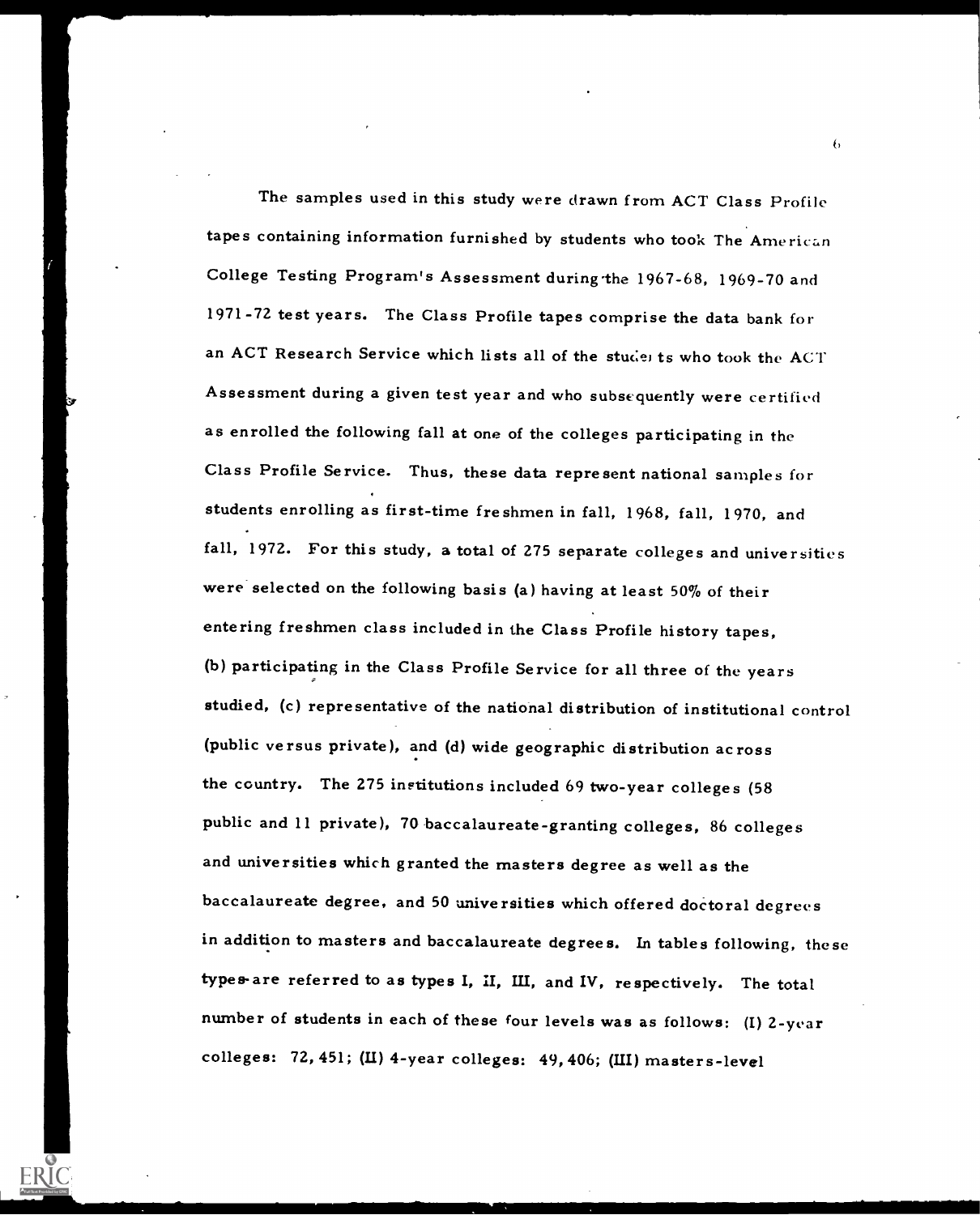colleges: 195, 627; and, (IV) doctoral level universities: 224, 522, for a total of 542, 006. Of this total, 283, 352 were males and 258, 654 were females.

Each of the 542,006 records contain information on a wide variety of student characteristics. Included for consideration in the present study was level of educational aspiration, type of housing anticipated, factors influential on college choice, racial/ethnic background, planned extra curricular activities and family income.

### Results

The following results are presented in two main sections: the first is an analysis of the percentage distribution of each variable by year for all four institution types, the second is a comparison of the distribution for each of the variables between students in public and private junior colleges for all years combined. All of the tables are appended to the text.

### Level of Educational Aspiration

Table 1 shows several interesting trends over the period studied. An increasing percentage of students in level I (2-year colleges) plan to complete junior college degrees, and decreasing percentages of students plan to complete bachelors and.masters degrees. There is also a slight increase in 2-year college students who plan to complete doctoral degrees. For the entire sample, increasing percentages of students plan to complete junior college and doctoral level degrees. But, for every institutional level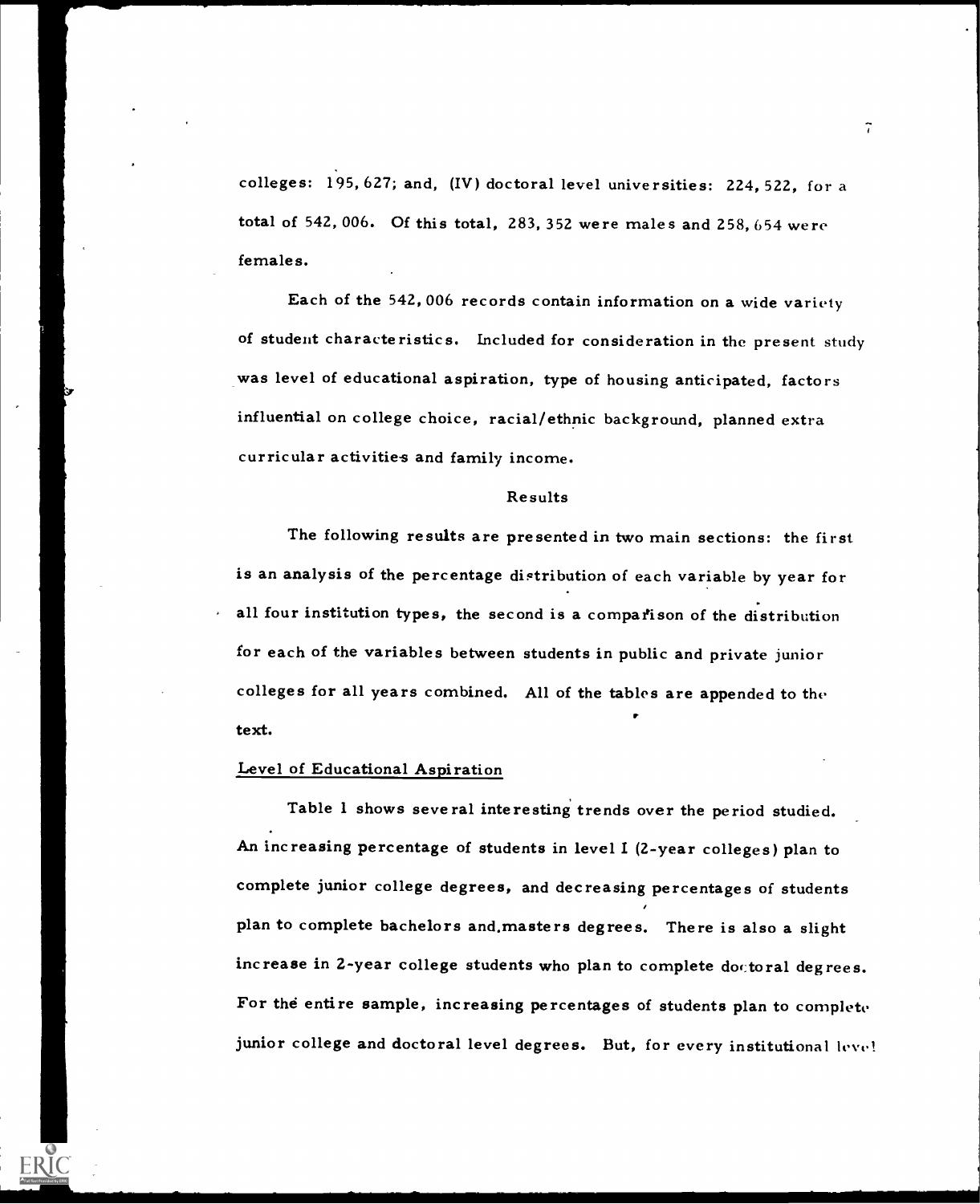there are decreasing percentages of students who plan to complete only bachelors degrees. No such clear cut pattern is shown for completion of masters degrees, however there is a very sharp increase in the percentage of students in level II (bachelors degree granting) institutions who plan to complete masters degrees rather than stop at completion of the baccalaureate. College Choice Factors

Tables 2 and 3 show percentages for males and females, respectively, of those who indicated major consideration was given to (a) high scholastic standards, (b) low cost, and (c) campus tours as a major factor in their 'Choice of college. Two-year college respondents showed a sharp increase over the period studied in the importance given to low cost as a major factor in their choice of college. A decrease was shown in the consideration given to high scholastic standards. These patterns were true for both males and females. Campus tours as a college choice factor was included in the SPS only in 1970 and 1972, and showed an increase over that period of time for 2-year respondents. In contrast, students at all of the other three levels of institutions showed a decrease in low cost as a major consideration in college choice over the period studied. The general pattern for levels II, III, and IV students shows a decrease in consideration given to high scholastic standards from 1968 to 1970 and then a slight increase from 1970 to 1972. Both males and females in all four types of institutions indicated that campus tours were an increasingly important factor from 1970 to 1972.

S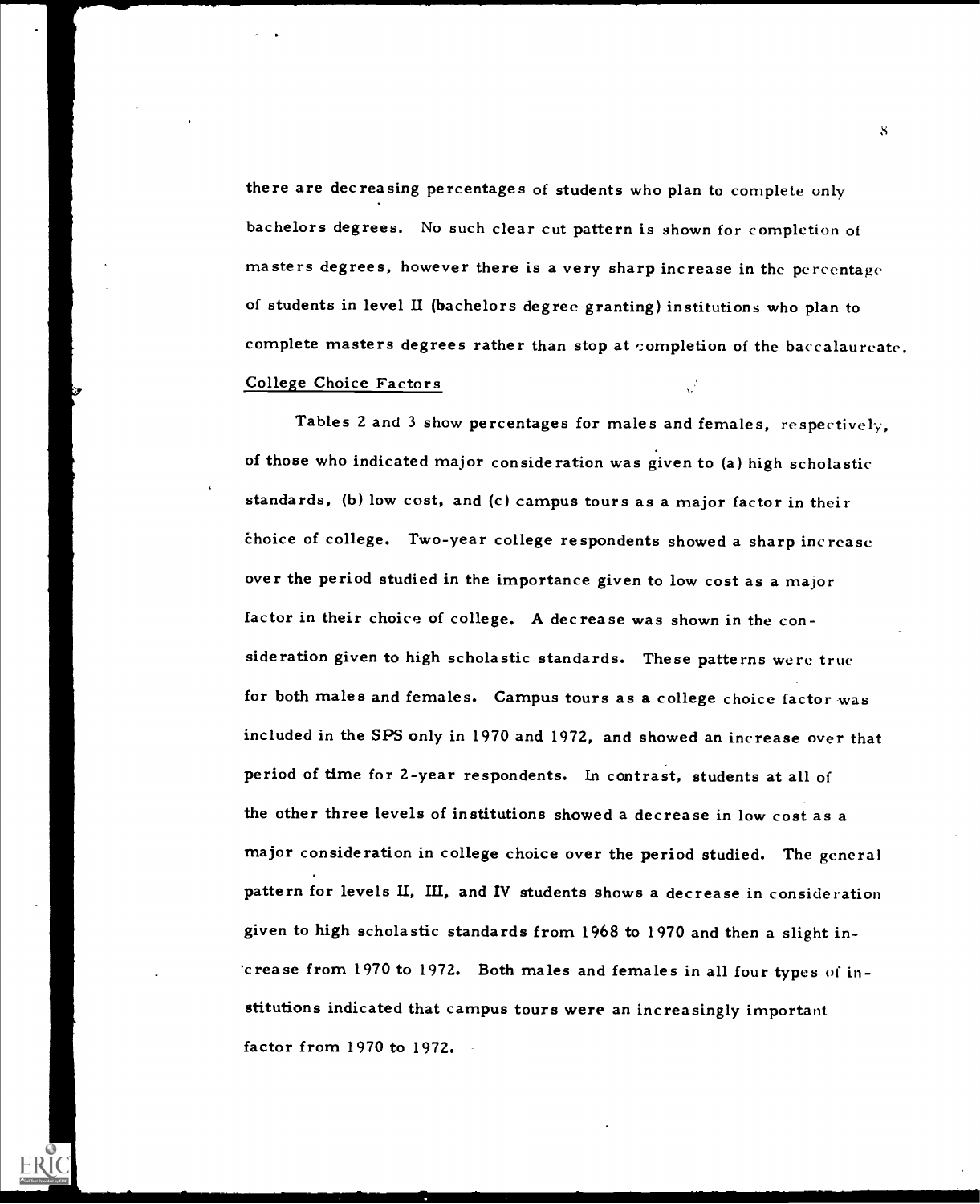### Family Income

Each student was asked on the SPS to estimate his family's total income before taxes from a list of eight alternatives ranging from "less than \$3, 000 per year" to "\$25, 000 and over. " Two additional options were "I consider this information confidential" and "I don't know. " For purposes of the present analysis, responses to the last 2 options (about one-fourth of the total in the sample) were excluded. Table 4 shows the percentage distribution for all income categories. For 2-year college students, the general trend over the period studied was for increasingly higher percentages in the higher family income categories. For these students decreases were shown for the two lowest income categories (except in the lowest category for 1972), contrasted with gene ly increasing percentages in the highest three income categories over the period studied. The same general pattern was shown for respondents in the other three types of institutions. In particular, the "\$3, 000 to \$7, 499" family income category showed sharp decreases for students in all institutional types. Inflationary increases in family income may account for much of the general pattern shown, however, it is also quite possible that the increasing costs of attending college could account for at least part of the sharp decreases in percentages of students attending college from low-income families. Racial/Ethnic Background

Table 5 presents the percentage distributions for responses to an . item on the SPS which asks students to indicate their racial/ethnic background.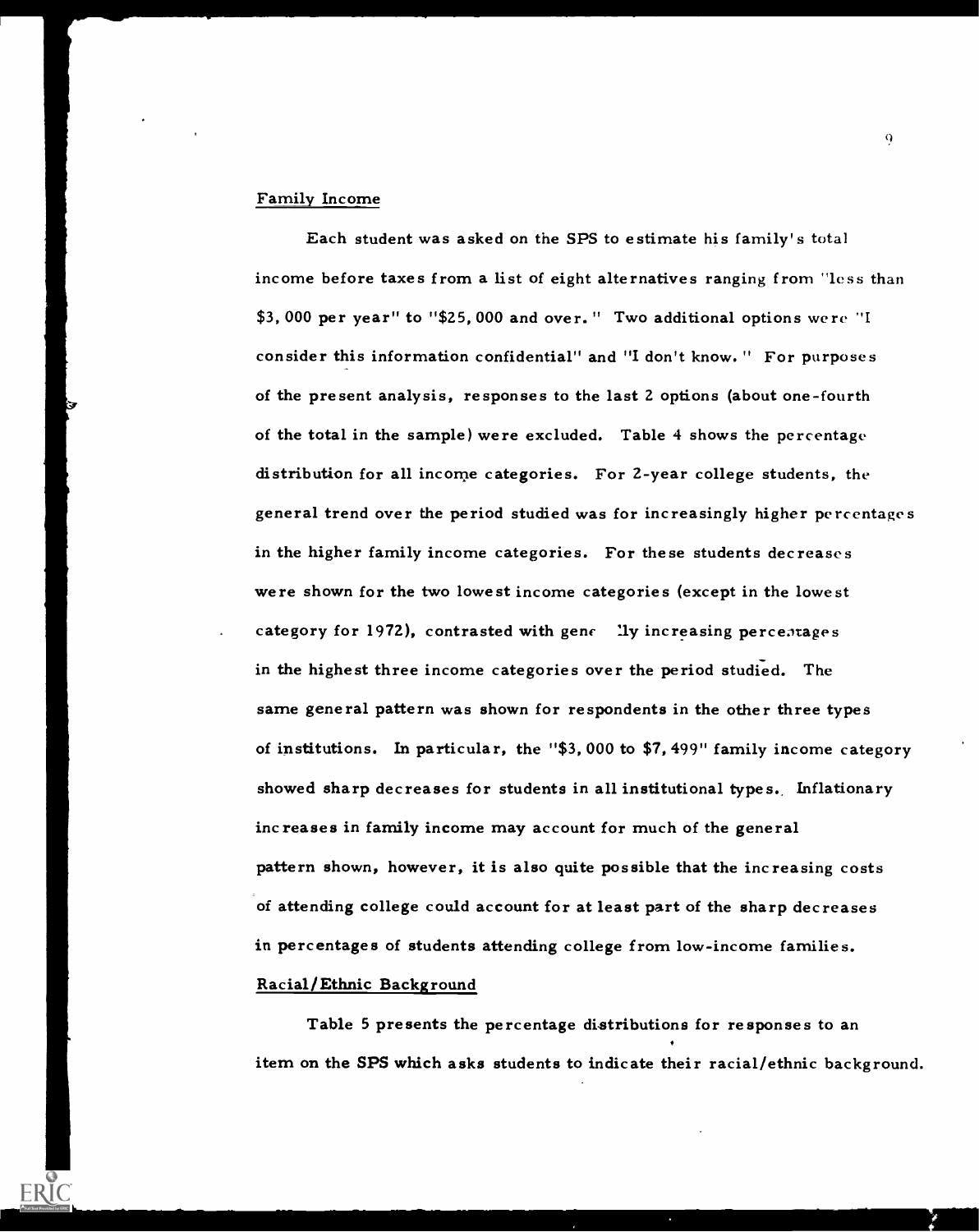Responses were available for only 1970 and 1972. The four minorities for which data are presented are (a) Afro-American, (b) American Indian, (c) Oriental American, and (d) Spanish American. Remaining percentages (not shown) of responses for each institution type were for Caucasian American/white. Students were informed on the SPS that they were not required to provide this information, however, nonresponse was less than --- 10% for both of the years studied. Table 4 shows that 2-year \_colleges enrolled an increasing percentage of both male and female minority students for all four minorities listed. This was also true for all of the other three institutional types. The sharpest increases were shown for Afro-American (particularly for females) and Spanish American. Consistent but slight increases were shown for American Indians and Oriental Americans.

### Type of Anticipated Housing During the First Year of College

Tables 6 and 7 show an interesting trend over the period studied for 2-year college students. The percentage of students who anticipate living at home while attending a junior or community college decreased for both males and females, while an increase was shown in percentage of students who planned to live off-campus. The percentage of students who planned to live on-campus (primarily those attending private junior c\_..leges) remained fairly constant over this period. Decreasing percentages of males in all of other three institutional types planned to live at home during their first year of college. However, an increasing percentage of females at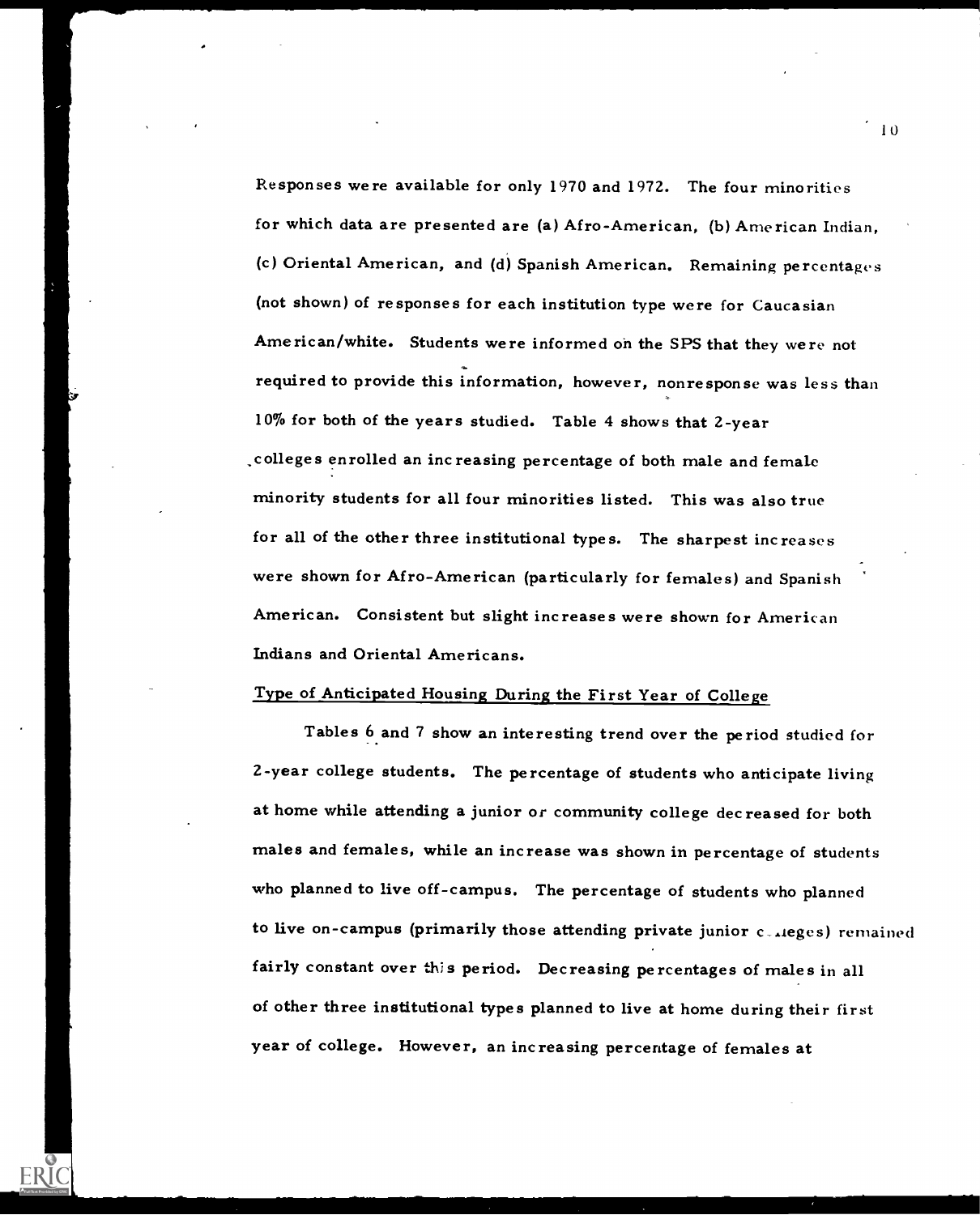level U institutions plan to live at home, while the pattern for females in III and IV level institutions were the same  $a - f$  for males. No consistent trends or changes were shown in either on-campus or off-campus anticipated housing for institutional levels U, III, and IV. Note, however, that substantially higher percentages of females planned to live on-campus versus off campus as compared with males.

### Planned Extra Curricular Activities

The SPS asked each student to indicate activities in which he may be interested in participating in during college. Table 8 shows the responses for males and females for two types of such activities (a) writing for campus yearbook, newspapers, etc. , and (b) student government. Extremely sharp declines from 1968 to 1970 were shown in the percentage of students planning to participate in either of these activities for all institutional types. There is some increase in planned participation between 1970 and 1972, but in no case is the increase anywhere near sufficient to offset the sharp decline from the previous period. In general, the overall picture is for the average planned participation in both activities overall institutional levels to decline from slightly over half for males and females combined to about 25% in 1970, and a slight recovery to about one-third in 1972.

The final part of this section presents a comparison of the distribution for each of the above variables for students enrolled in public versus private junior colleges for all years combined.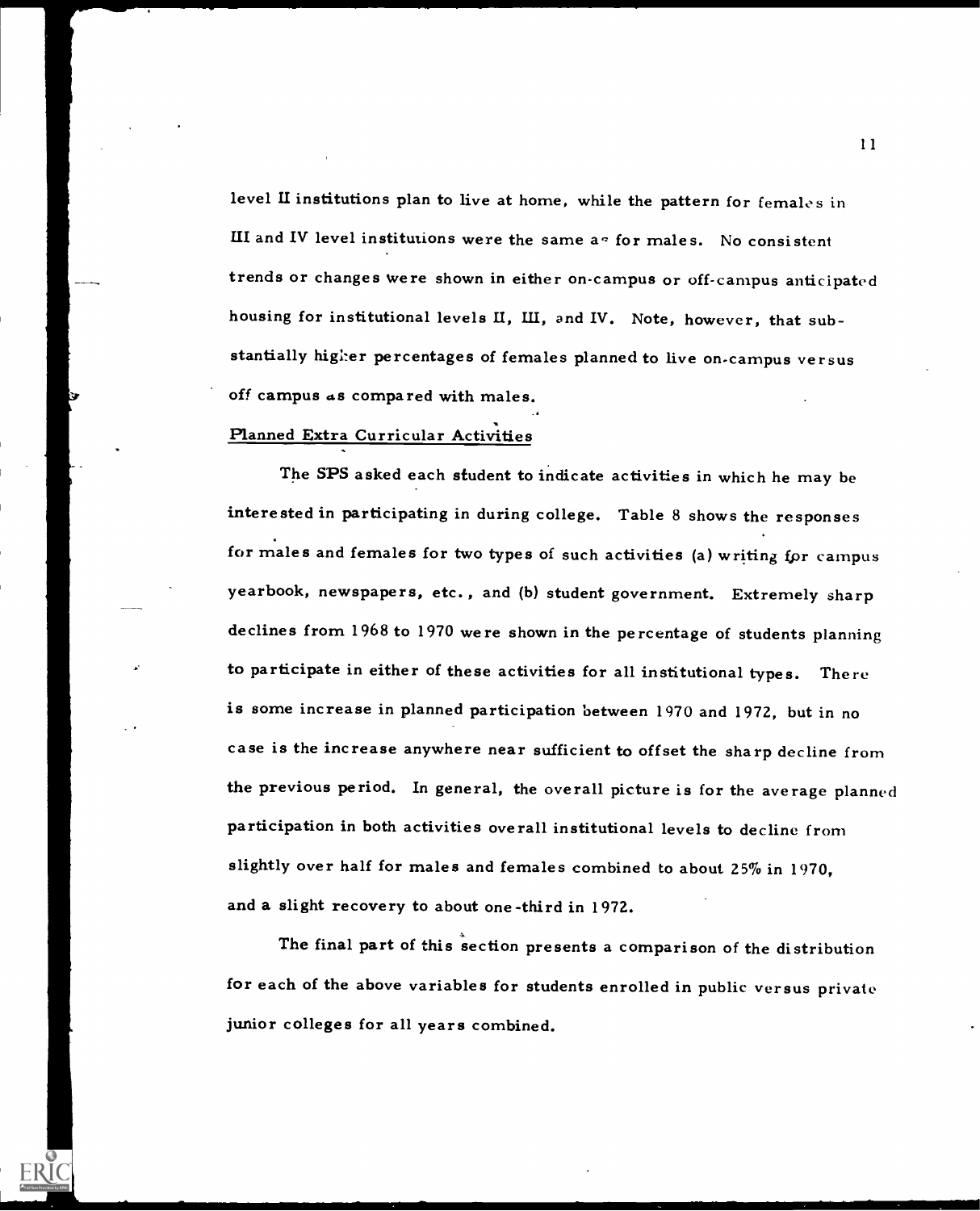### Level of Educational Aspirations

츷.

Table 9 shows that the level of educational attainment aspired to by this sample of 2-year college students differs markedly by sex and type of institutional control. Males in both types of junior colleges aspired to a Much higher level of educational attainment than females. This difference is accentuated for males attending private junior colleges. Slightly over 40% of males attending private junior colleges as the a masters or doctoral degree; less than half this percentage for-females in either type of junior college aspired to these graduate degrees.

### College Choice Factors

As might be expected, higher percentages of students attending public coU'ges indicated that low cost was of major importance in their choice of college compared to students attending private junior colleges. The percentage distributions were remarkably uniform for males and females; about one-half of males and females attending public colleges indicated low cost was an important factor compared with about one-third of the males and females attending private junior colleges. A different pattern was shown for "high scholastic standards" as a college choice factor; more females than males regarded this factor as a major importance regardless of type of college. Campus tours were more important for females than males, particularly for females attending private colleges.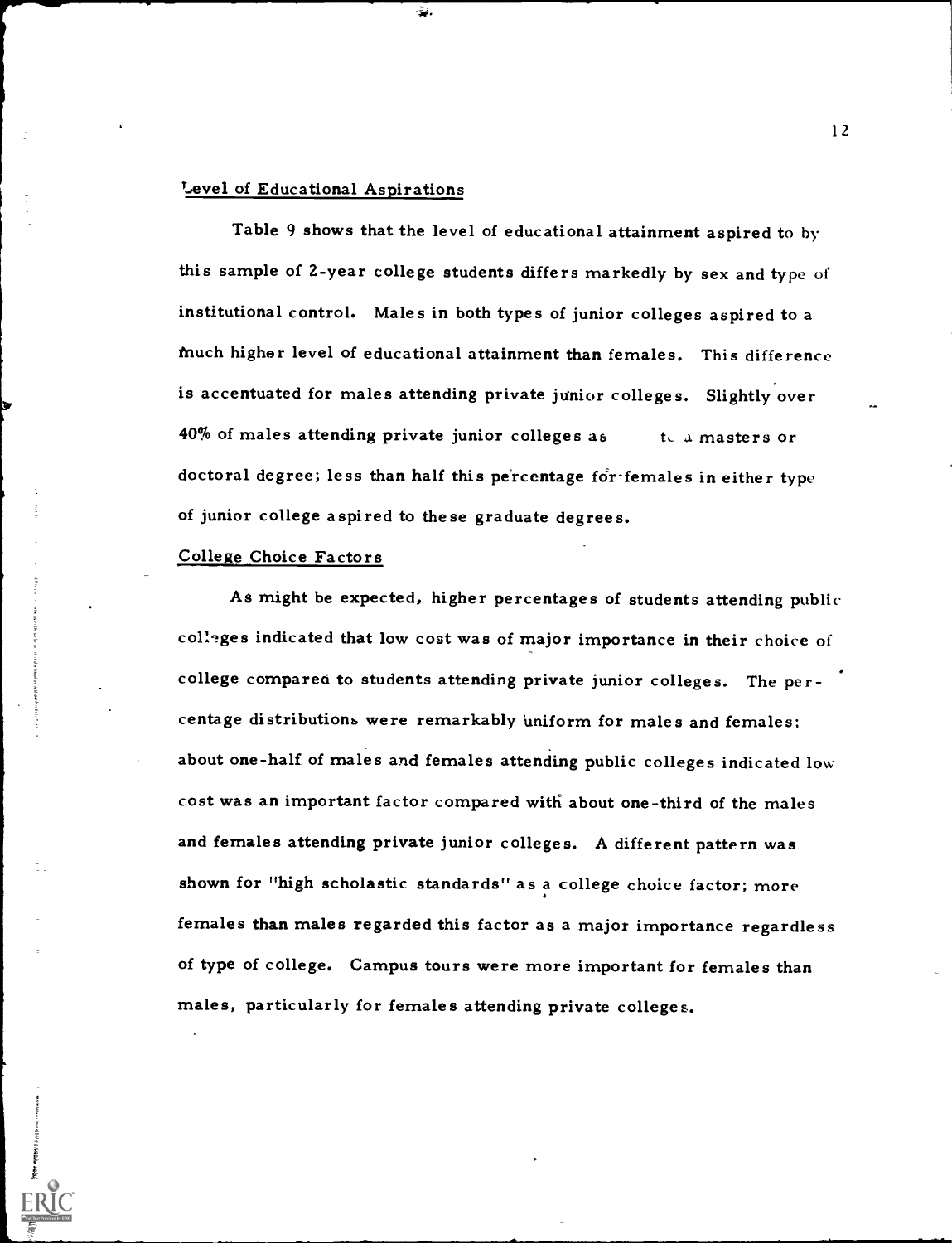### Family Income

As shown in Table 11 there is a somewhat surprising similarity in the distribution of family income between students attending public and private junior colleges. What is particularl surprising is that the slight differences show an eate that the distribution of family income for public junior college students is slightly higher than that of private junior college students.

### Racial/Ethnic Background

The substantial differences shown in Table 12 in percentages of minority groups attending public versus private colleges are largely an artifact of the types of colleges included. The private junior college sample includes a denominational junior college attended principally by American Indians, and another private junior college attended almost entirely by male Afro-Americans. Discounting these differences, the junior colleges enroll uniformly low percentages of minorities. It will be recalled from Table 5 that in general the percentages for junior colleges are lower than for all other institutional types.

### Type of Anticipated Housing During the First Year of College

As would be expected from traditional institutional practices, students in private junior colleges indicated that a majority of both males and females plan to live on-campus. Very few of the private junior college students plan to live off-campus compared with students in public junior colleges; quite possibly such arrangements are not allowed by most of the private junior colleges in this sample. Table 13 also shows that about one fourth of the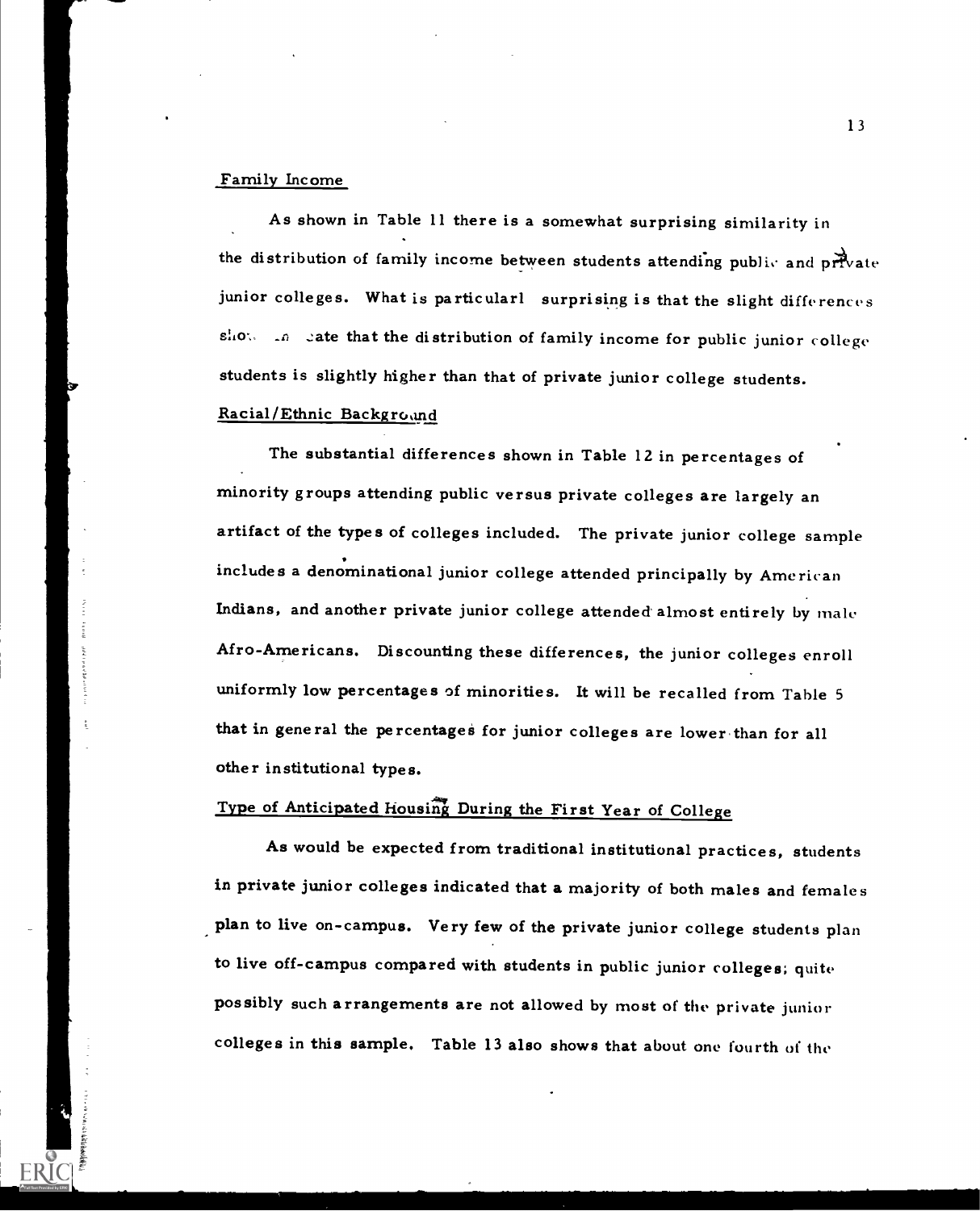private junior college students (both males and females) plan to live at home while attending college.

### Planned Extra Curricular Activities

As can be seen in Table 14, private junior college students, both male and female, anticipated a high level of participation in both activities studied. This pattern may well be an artifact of both the residential arrangements noted previously and institutional policies encouraging such participation compared with public junior colleges.

### Summary and Discussion

This study investigated and reported on recent changes in the background characteristics and attributes of students entering American junior colleges compared with those entering colleges offering baccalaureate and graduate degrees. Comparisons were also made between students entering private and public junior colleges.

In general, it was found that substantial differences existed between the distribution of characteristics of students entering junior colleges compared with those entering colleges offering baccalaureate degrees only, or colleges offering both baccalaureate and graduate degrees. For some of the variables (e.g., level of educational aspirations, importance of certain college choice factors, and family income) these differences were widening over the period studied. For other variables, the differences were decreasing and junior college studerts are becoming more like their senior college counterparts, e. g. , type of housing anticipated and extent of planned extracurricular activities. In terms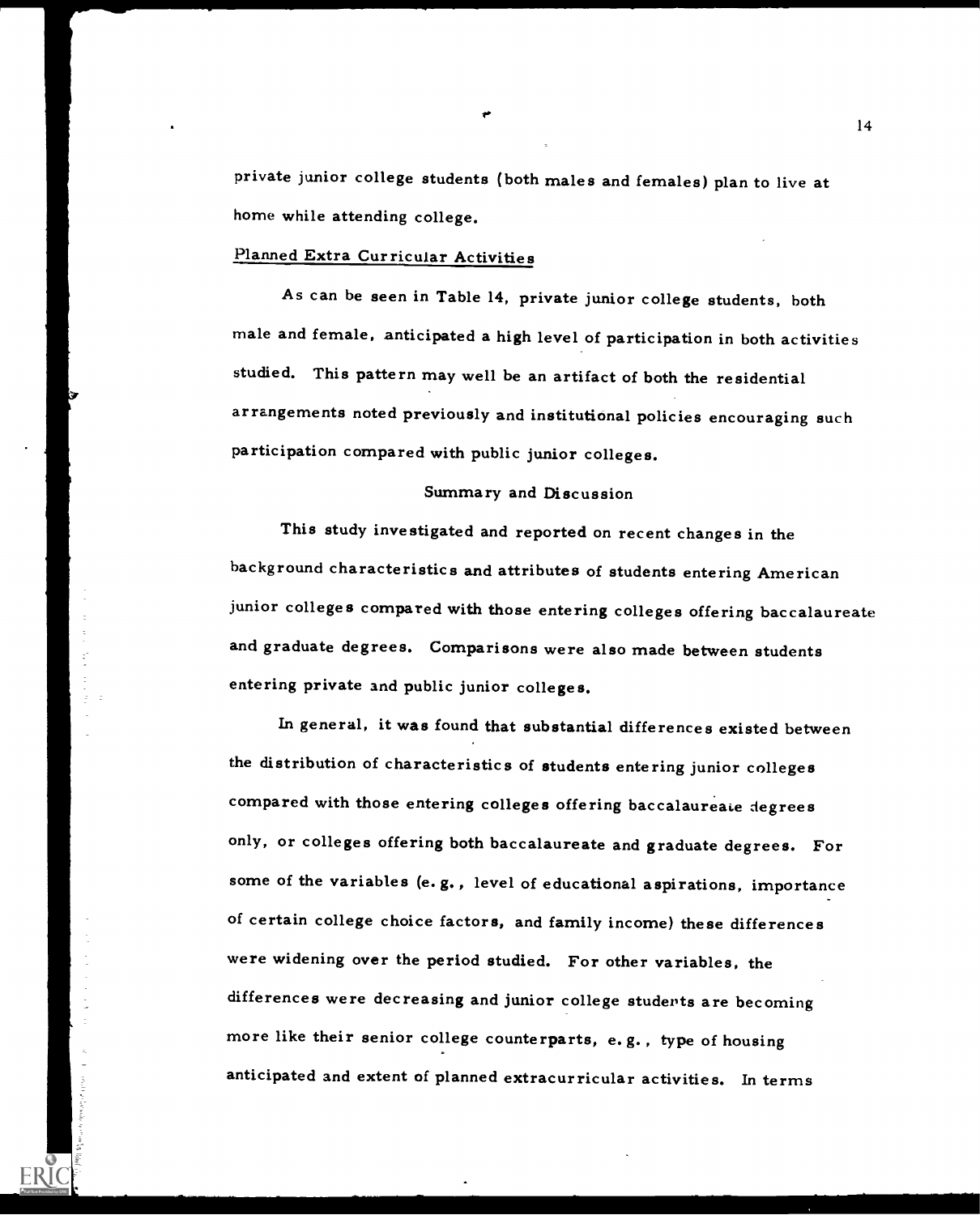of racial/ethnic background, junior colleges seem to be keeping pace with senior colleges in gradually increasing the percentage of minority students.

Data were not available to determine trends over time in differences between public and private junior college student characteristics, how ever, it was evident that when data for the three years studied were aggregated, major and significant differences exist between student characteristics in these two types of junior colleges. Such differences are most marked in level of educational aspiration, consideration given to college choice factors (expecially low cost), type of housing anticipated and planned extra curricular activities. Very little difference was shown in distribution of family income between students in these two types of  $\text{collegc}$ s. There are also more similarities than differences in distribution of minority students between the two types of student bodies.

These data are not intended to make a case for either heterogeneity or homogeneity among institutions of higher education. There is much to be said for either pattern. For example, it would be much easier to plan and offer academic programs for a student body that is quite homogeneous in academic ability than for groups of students widely diverse in ability. Conversely, there is also much to be said for heterogeneity in, for example, social and racial/ethnic backgrounds, for it is a truism of higher education that students probably learn more from each other than they do in formal academic programs. However, data such as these analyzed in the present study provide a basis for some concern that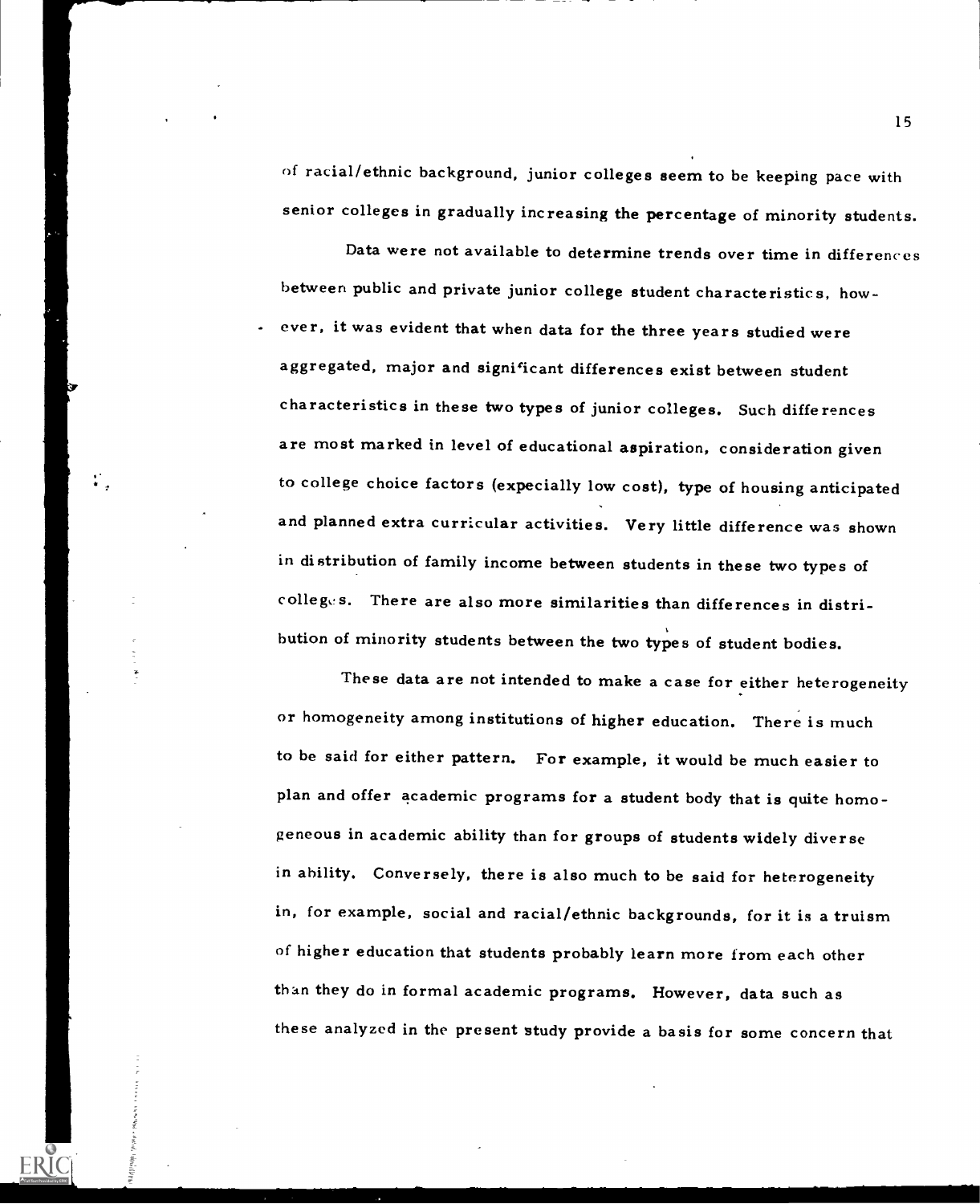factors extraneous to the process of education, such as financial cost of attending college, are causing polarities and widening gaps among the different types of colleges. As legislators and private college trustees have seen fit to shift more and more of the proportionate financial burden of college attendance to the student, residential senior colleges and universities may come to be restricted only to those from families with relatively high incomes. Should that happen, junior colleges would by default have student bodies comprised almost entirely of lower income students but of quite wide diversity in other factors such as academic ability. Data such as these provide benchmark information against which to measure such possible changes.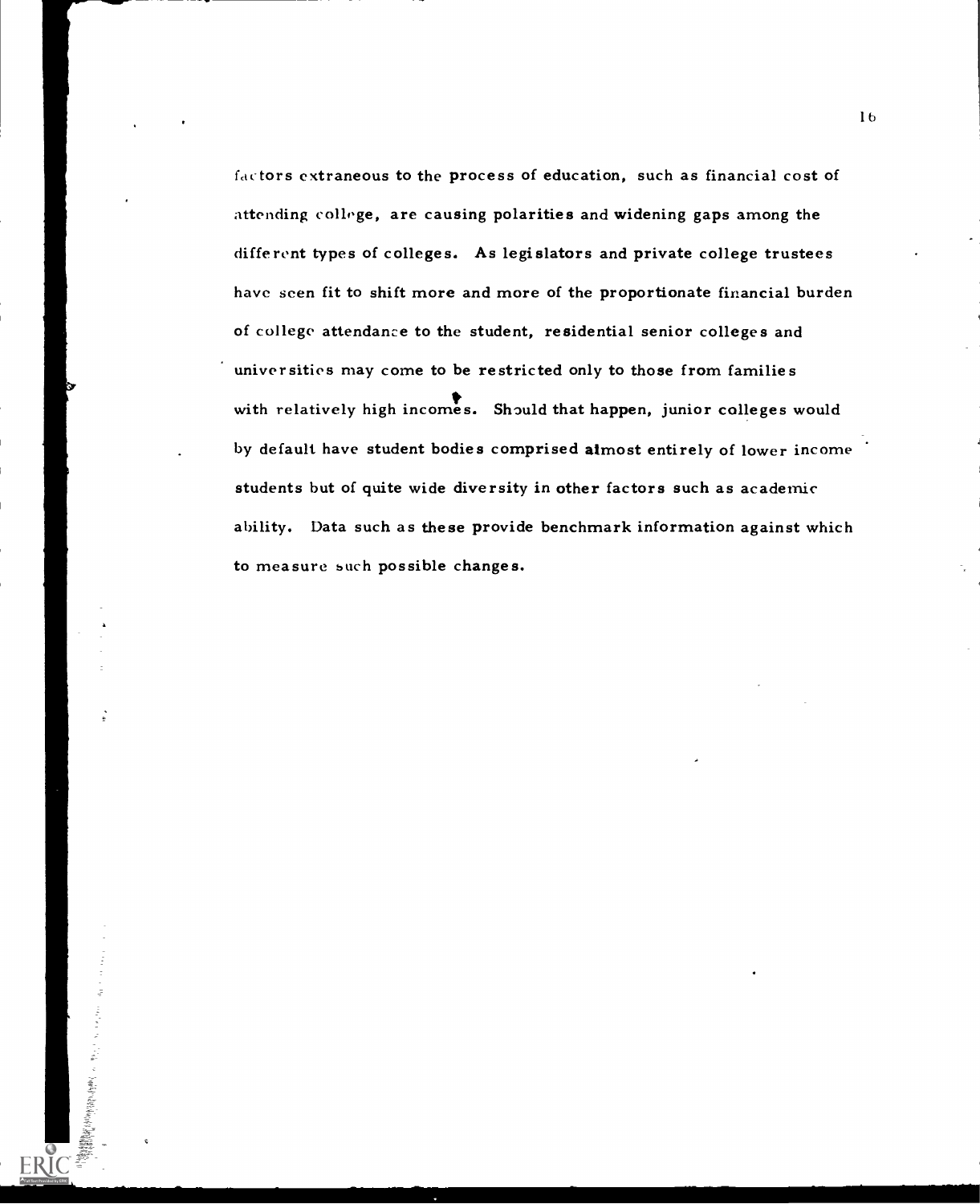### References

- Astin, A. W. Who Goes Where to College? Science Research Associates, 1965.
- Bushnell, D. S. Organizing for Change: New Priorities for Community Colleges. McGraw-Hill, 1973.
- Cohen, A. M. & Brawer, F. B. Student Characteristics: Personality and Dropout Propensity, ERIC Clearinghouse for Junior Colleges. American Association of Junior Colleges, 1970.
- Cross, K. P. The Junior College Student: A Research Description. .111..... Educational Testing Service, 1968.
- Harris, S. E. A Statistical Portrait of Higher Education. McGraw-Hill, 1972.
- Health, Education, and Welfare, Department of. Trends in Postsecondary Education, 0E-50063, 1970.
- --. Cross, K. P. "The Role of the Junior College in Providing Postsecondary Education for All", Department of Health, Education and Welfare, OE-50063, 1970.
- Trent, J. W. "The Decision to go to College: An Accumulative Multivariate Process", Department of Health, Education and Welfare, 0E-50063, 1970.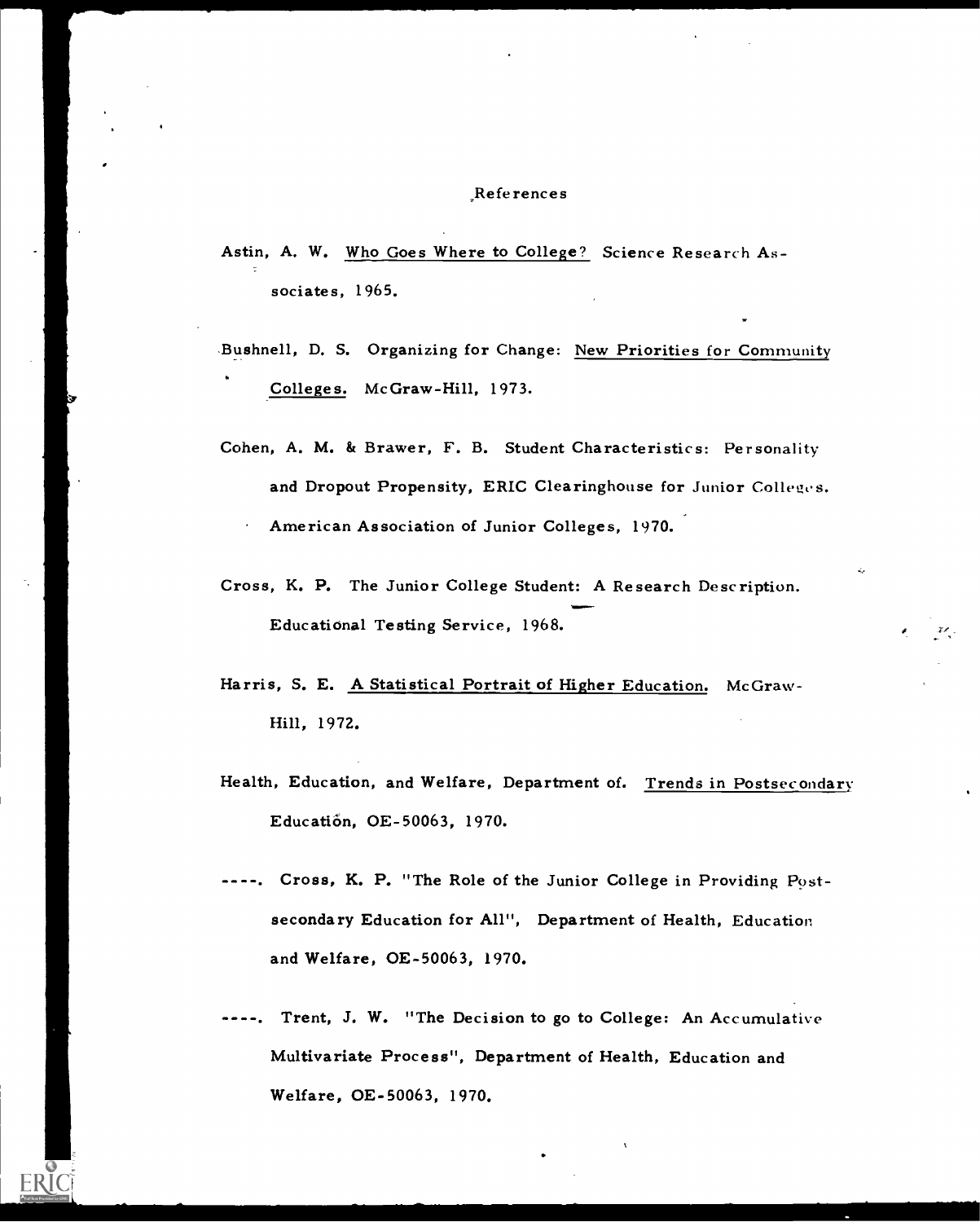- McClung, R. 0. Differences in Student Characteristics and Perceptions of the College Environment between Junior College Students Classified by Level of Satisfaction with Environment, Educational Classification and Sex. Unpublished doctoral dissertation, North Texas State University, 1970.
- Medsker, L. L. & Tillery, D. Breaking the Access Barriers. McGraw-Hill, 1973.
- Medsker, L. L. & Trent, J. W. "Factors related to type of college attendance". College and Student: Selected reading in the Social Psychology of Higher Education. Ed. K. A. Feldman, Pergamon Press, 1972.
- Raines, Max R. "Characteristics of Junior College Students." National Business Education Quarterly, 36, Winter, 1967-68.
- Seashore, H. "Academic Abilities of Junior College Students. " Junior College Journal, 29, September, 1959.
- Wisgoski, A. "Characteristics of Junior College Students: Implications for Faculty and Student Personnel Specialists." Perspectives on the Community-Junior College. Ogilvie, W. K. & Raines, M. R<sub>y</sub> eds., Appleton-Century-Crofts, 1971.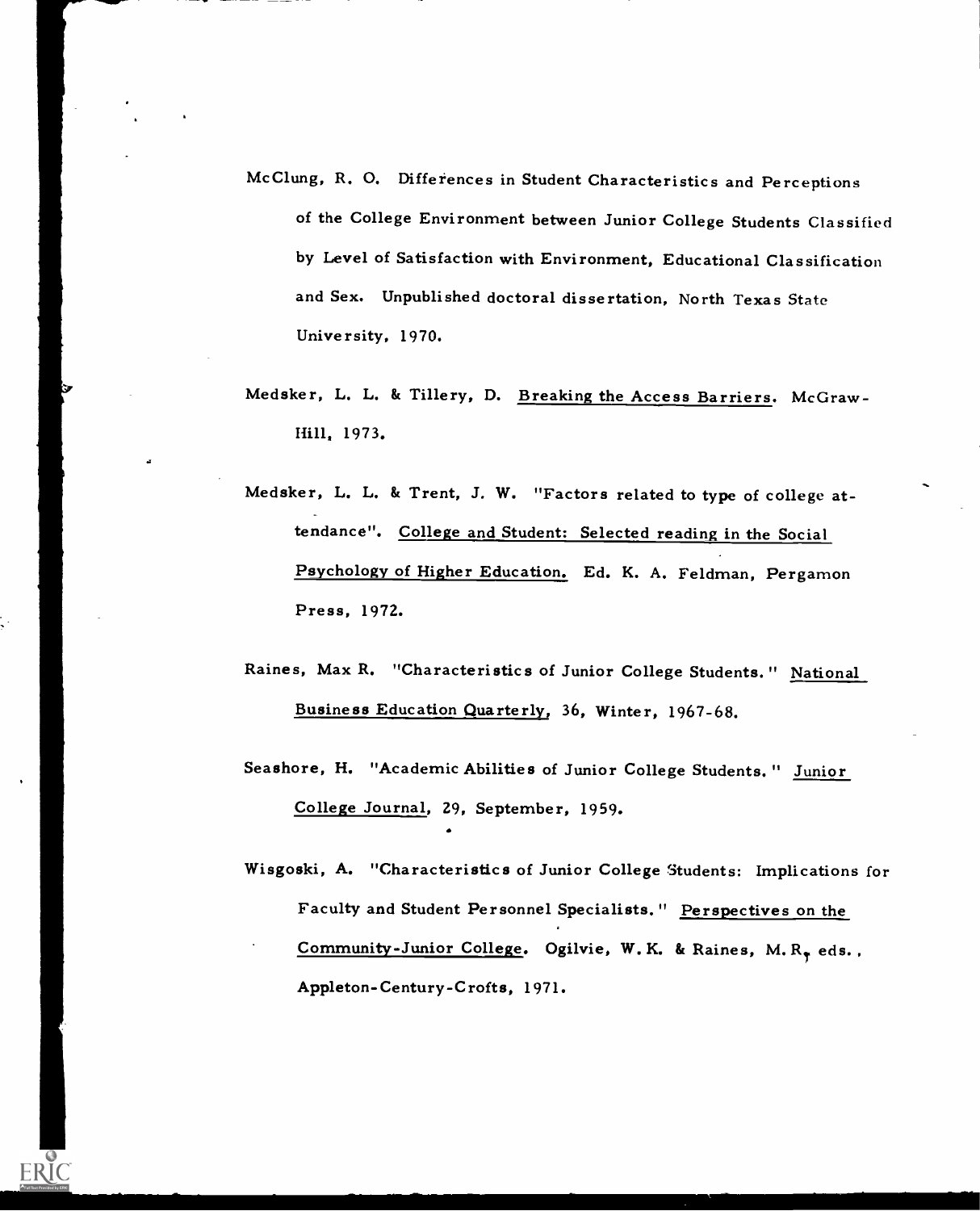### Table 1<br>Level of Aspiration by Year by Institution Type\*

t

|                     | Doctoral       | degree |       | $\begin{array}{r} 6.8\% \\ 10.2 \\ 9.8 \end{array}$ |                  | 14.6          | 7.1    | 10.8   | 11.1            | 16.1            | <u>ား</u> |      | $\frac{13.4}{13.7}$ | 19.6       | granting.              |
|---------------------|----------------|--------|-------|-----------------------------------------------------|------------------|---------------|--------|--------|-----------------|-----------------|-----------|------|---------------------|------------|------------------------|
|                     | Master's       | degree | 17.3% | 22.6                                                | 24.2             | ÷<br>27.1     | 16.2   | 21.6   | 23.3            | 25.7            | 13.9      | 30.1 | 21.2                | 22.8       | Doctoral<br>N          |
| Level of Aspiration | Bachelor's     | degree | 43.1% | 53.1                                                | 54.5             | 49.2          | 40.0   | 50.4   | 51.8            | 46.5            | 36.2      |      | 49.9                | 44.6       | N<br>granting,         |
|                     | Junior college | dégree | 26.4% | 7.1                                                 | $\ddot{\bullet}$ | $\frac{8}{3}$ | 28.8   | 8.7    | 7.2             | <u> م</u><br>ທ່ | 32.8      | 10.1 | $\frac{1}{8}$       | $\ddot{6}$ | a Master<br>111        |
|                     | z              |        |       | 21,770<br>16,804                                    | 69,117           | 73,496        | 26,334 | 17,235 | 67, 313         | 78,673          | 24,347    |      | 15,367<br>59,197    | 72,362     | Bachelor granting,     |
| Institution         | type           |        |       |                                                     |                  | B             |        |        | $\frac{1}{111}$ |                 |           |      | III<br>IV           |            | $*I =$ Junior College, |
|                     | Year           |        | 1968  |                                                     |                  |               | 1970   |        |                 |                 | 1972      |      |                     |            |                        |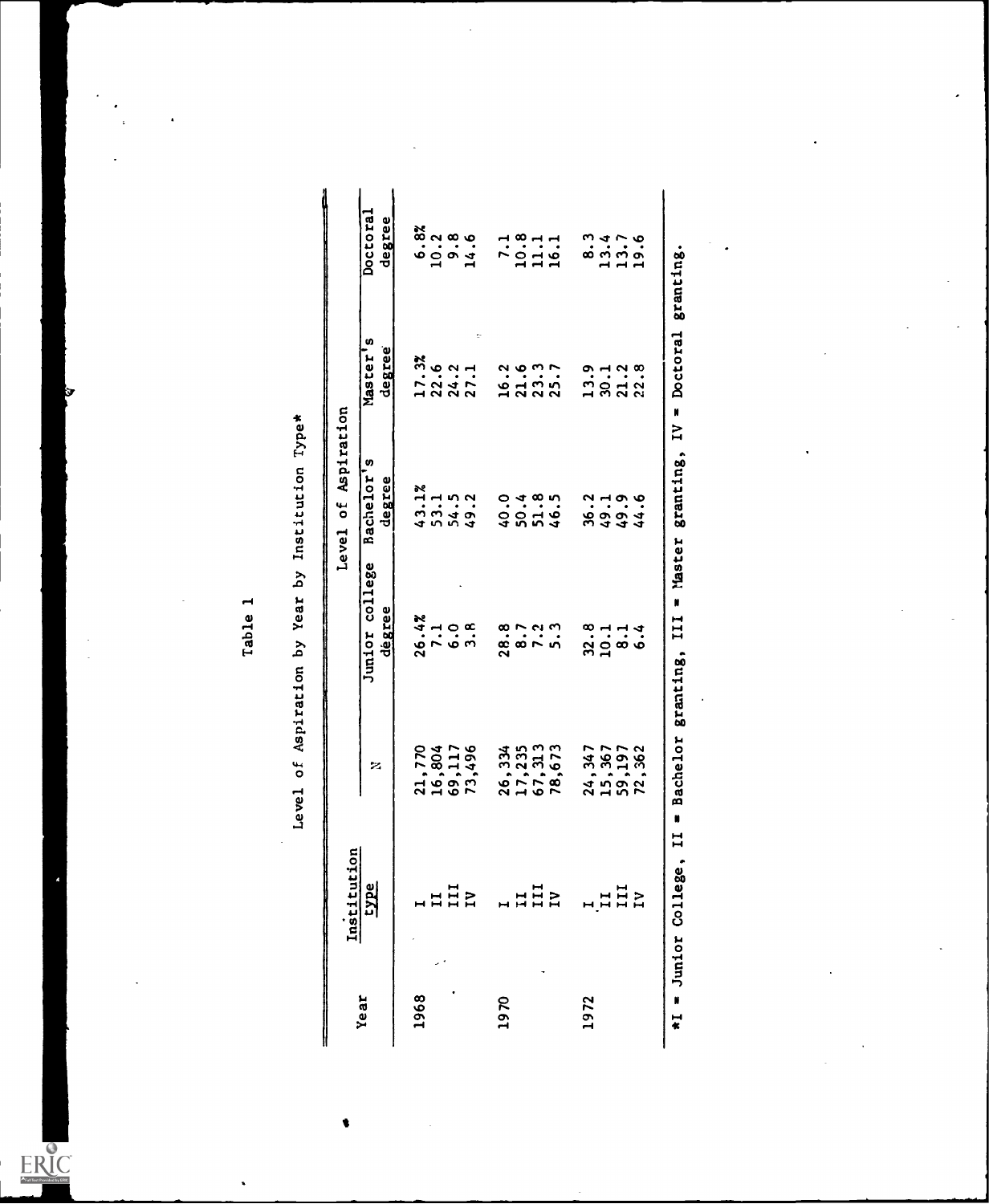| Facto         |                                       |
|---------------|---------------------------------------|
| hoice         |                                       |
| College       | by Y <sub>dles</sub><br>$\frac{1}{2}$ |
| Given to (    |                                       |
| Consideration | by Institutional                      |
| Jor.          |                                       |

|      | Institution    |                                             |                                 | Choice factor           |                                                   |
|------|----------------|---------------------------------------------|---------------------------------|-------------------------|---------------------------------------------------|
| Year | <u>Eyre</u>    | z                                           | High scholastic<br>standards    | Low-cost                | Campus tours                                      |
| 1968 |                |                                             |                                 |                         | ø                                                 |
|      |                |                                             |                                 |                         | ø                                                 |
|      | $\frac{1}{11}$ | 13,064<br>8,709<br>35,018<br>40,787         | $41.5%$<br>51.8<br>57.2<br>57.2 |                         | ದ                                                 |
|      |                |                                             |                                 |                         | ಥ                                                 |
| 1970 |                |                                             |                                 | 48.6                    |                                                   |
|      |                |                                             |                                 |                         |                                                   |
|      | $\frac{1}{11}$ | $15,212$<br>8,680<br>82,340<br>42,926       | 22.76.7<br>2444.7               | 30.60<br>38.61<br>29.01 | $25.1%$<br>$25.3%$<br>$25.3%$<br>$25.4$<br>$25.4$ |
|      |                |                                             |                                 |                         |                                                   |
| 1972 |                |                                             |                                 |                         |                                                   |
|      |                |                                             |                                 |                         |                                                   |
|      | $\frac{1}{11}$ | $12,798$<br>$7,464$<br>$28,023$<br>$36,340$ | ようこ<br>おんこん                     | 1<br>11834<br>1184      | 8444<br>8444                                      |
|      |                |                                             |                                 |                         |                                                   |

J.

 $\mathbf{r}$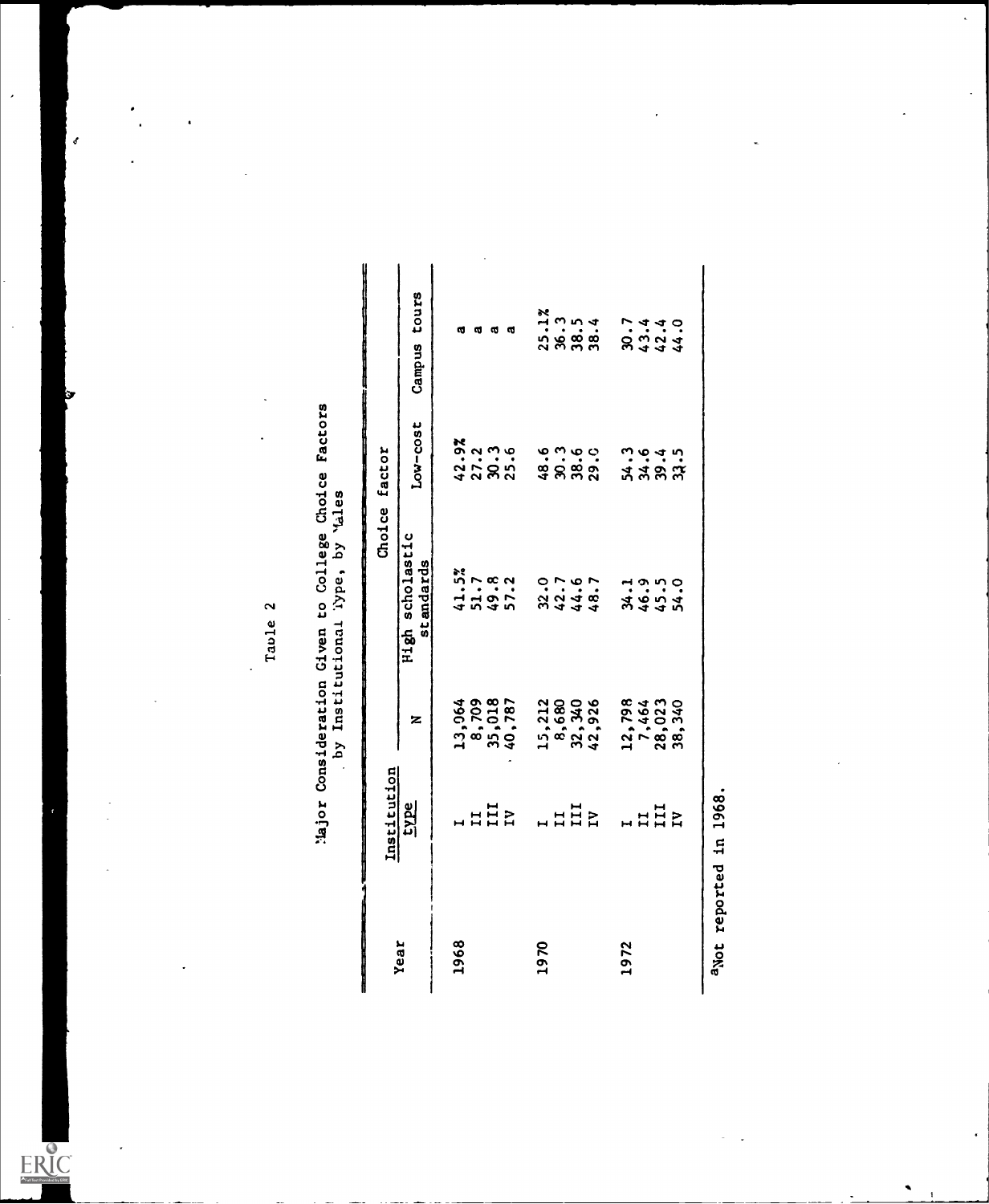$\overline{a}$ 

| i Given to College Choice Factors | by Institutional Type, by Females |
|-----------------------------------|-----------------------------------|
| ajor Consideration                |                                   |
|                                   |                                   |

|      | Institution  |                                             |                               | Choice factor                         |                                 |
|------|--------------|---------------------------------------------|-------------------------------|---------------------------------------|---------------------------------|
| Year | type         | z                                           | High scholastic<br>standards  | Low-cost                              | Campus tours                    |
| 1968 |              |                                             |                               |                                       | a,                              |
|      |              |                                             |                               | $43.82$<br>$26.7$<br>$26.3$<br>$26.9$ | <b>a</b>                        |
|      |              |                                             |                               |                                       | ø                               |
|      | HHE          | 8,706<br>8,095<br>34,099<br>32,709          | $52.3%$<br>$60.7$<br>$65.8$   |                                       | σ                               |
| 1970 |              |                                             |                               | 47.4                                  | $31.3%$<br>46.3<br>47.2<br>47.2 |
|      |              |                                             |                               |                                       |                                 |
|      | HHZ          |                                             | 1200<br>31125                 | $29.5$<br>$37.8$<br>$29.3$            |                                 |
|      |              | 11, 122<br>8, 555<br>34, 973<br>35, 747     |                               |                                       |                                 |
| 1972 |              |                                             |                               |                                       |                                 |
|      |              | $11,594$<br>$7,903$<br>$31,174$<br>$34,022$ | $45.49$<br>$45.49$<br>$45.49$ | $3.382$<br>$3.322$                    |                                 |
|      | n<br>HH<br>H |                                             |                               |                                       |                                 |
|      |              |                                             |                               |                                       |                                 |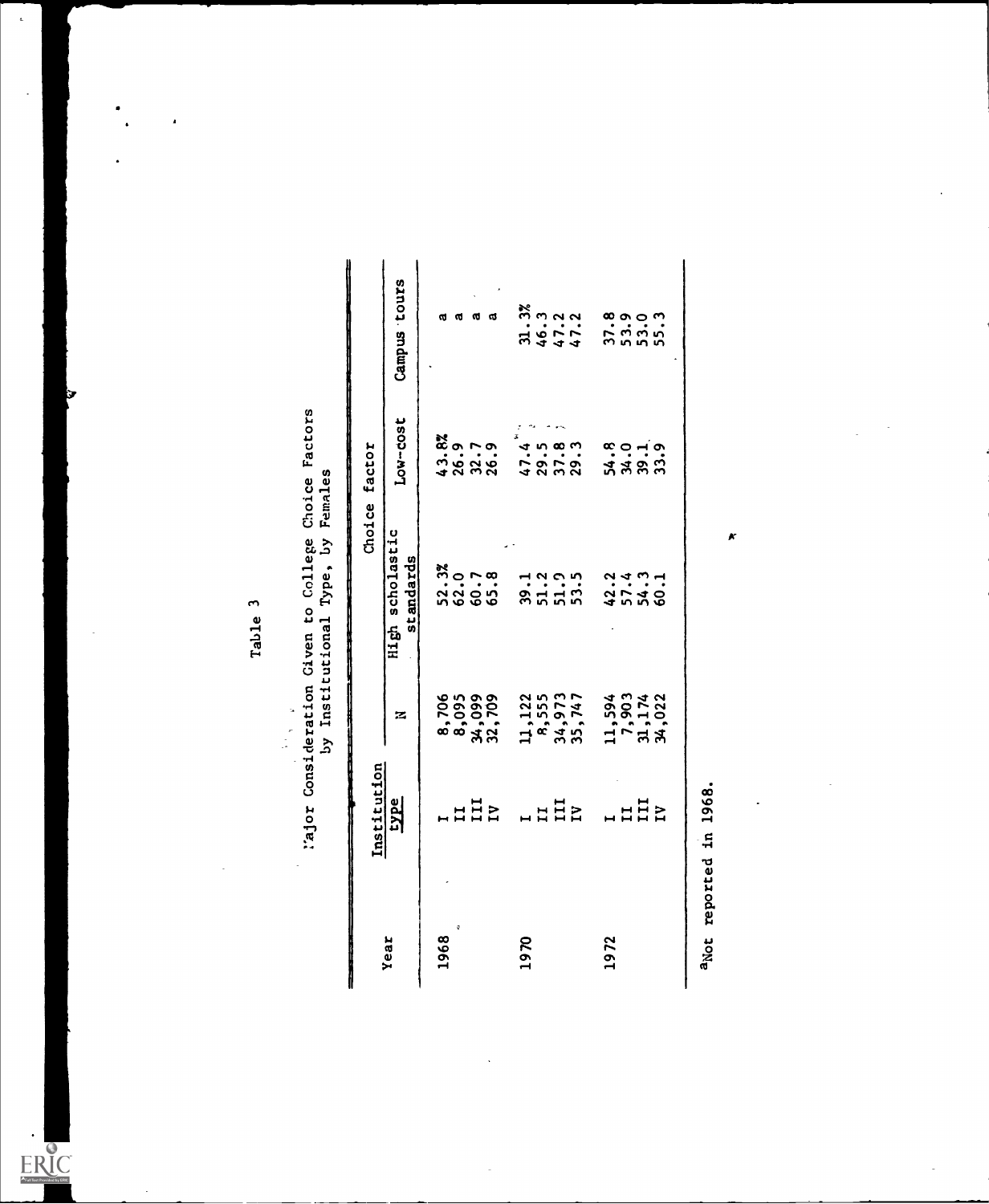| <b>Pe</b>     |
|---------------|
| Institution   |
| ξά            |
| Year          |
| š             |
| <b>Lncome</b> |
| am11y         |

|      | Institution     |                                      |                                                         | Income category            |                                       |                                                           |                        |
|------|-----------------|--------------------------------------|---------------------------------------------------------|----------------------------|---------------------------------------|-----------------------------------------------------------|------------------------|
| Year | type            | $\frac{*}{Z}$                        | less than<br>\$3,000                                    | \$3,000<br>\$7,499<br>٥,   | \$14,999<br>\$7,500<br>٥,             | \$19,999<br>\$15,000<br>ဥ                                 | \$20,000<br>ដូ<br>over |
| 1968 |                 | 15,943<br>12,000                     | 6.0%                                                    | 40.6%<br>42.8              |                                       | 6.0%                                                      | 3.6%                   |
|      | $\frac{11}{11}$ | 50,037                               | $\begin{array}{c} 6 \\ 0 \\ 0 \\ 0 \\ 0 \\ \end{array}$ | $40.2$<br>32.3             | $43.8$<br>$38.3$<br>$42.3$<br>$43.1$  | $\begin{array}{ccc}\n0 & 0 & 0 \\ 0 & 0 & 0\n\end{array}$ | $1, 8, 8$<br>$1, 7, 8$ |
|      |                 | 52,360                               |                                                         |                            |                                       |                                                           |                        |
| 1970 |                 | 18,506<br>12,320<br>47,324<br>55,138 | ؋<br>4                                                  | 28.7                       | ن.<br>پ<br><u>ទី</u>                  | $\frac{8}{9}$ . $\frac{6}{9}$                             |                        |
|      | HIB             |                                      | $\ddot{\phantom{0}}\phantom{0}\phantom{0}6\,.$          | 31.3                       | 47.2                                  |                                                           | $6.980$<br>$6.980$     |
|      |                 |                                      | $4.4$<br>2.6                                            | 28.1                       | 49.2                                  | $10.5$<br>$13.1$                                          |                        |
|      |                 |                                      |                                                         | 21.4                       | $\ddot{\mathbf{c}}$<br>$\overline{5}$ |                                                           |                        |
| 1972 | $\mathbf{H}$    | 13,107                               |                                                         |                            |                                       |                                                           |                        |
|      | HHZ             |                                      | 0.0<br>0.0<br>0.0                                       | 15.19<br>27.3.9<br>27.17.1 | 5.8.9.17<br>5.9.9.17                  | $3.0 - 1.0$<br>$9.0 - 1.0$<br>$1.3 - 1.0$                 | $670.5$<br>$-13.1$     |
|      |                 |                                      |                                                         |                            |                                       |                                                           |                        |
|      |                 | 8,276<br>33,158<br>38,125            | $\bullet$<br>ന                                          |                            |                                       | $\overline{13}$                                           |                        |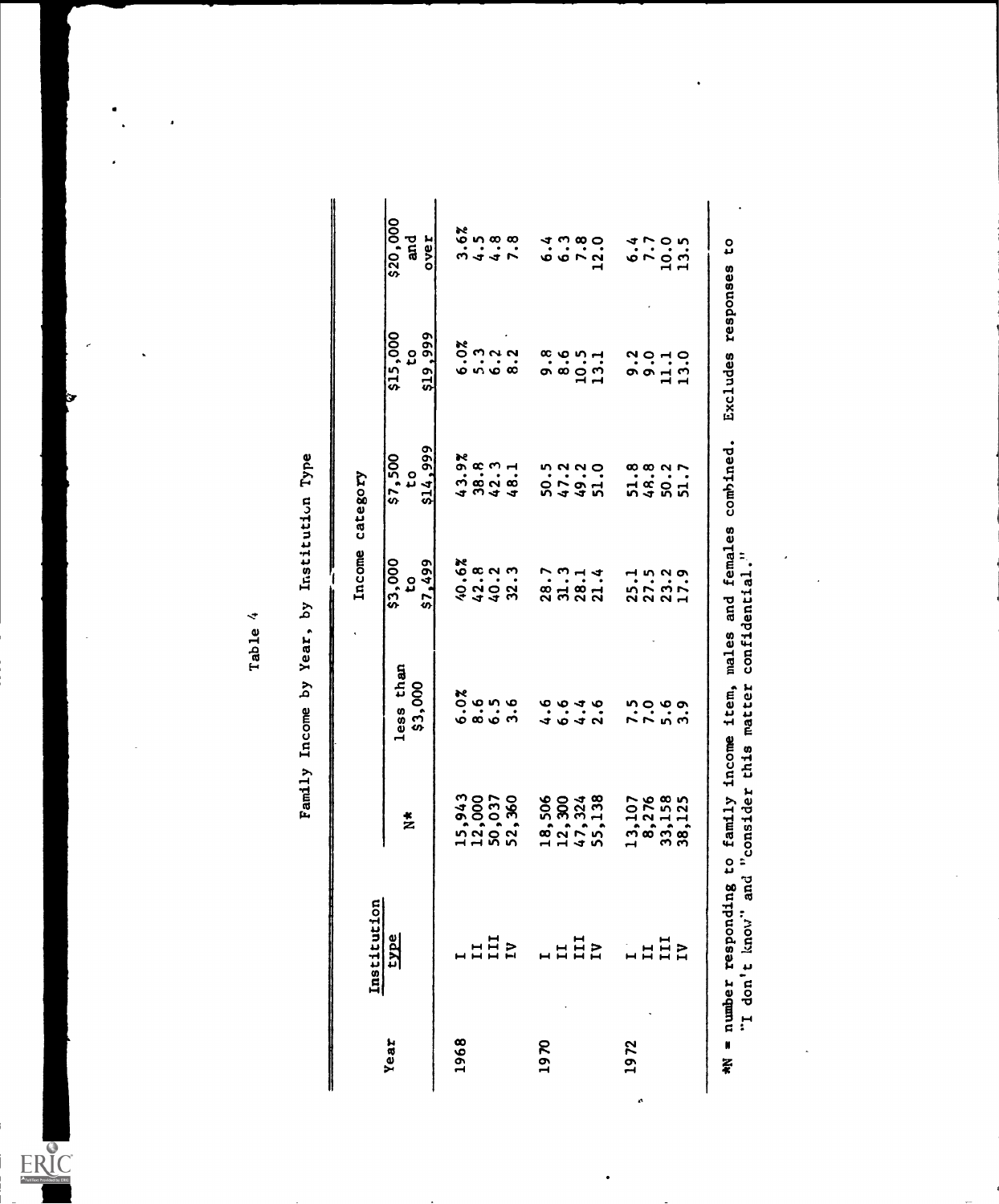,

 $\frac{1}{2}$ 

 $ERIC$ 

Taule 5<br>Racial/Ethnic Background by<br>Institution Type

|      |                                              |                                             |                                     |                                                                      |                                                                        |                                           |                                                           | Ethnic background                                  |                             |                               |                  |
|------|----------------------------------------------|---------------------------------------------|-------------------------------------|----------------------------------------------------------------------|------------------------------------------------------------------------|-------------------------------------------|-----------------------------------------------------------|----------------------------------------------------|-----------------------------|-------------------------------|------------------|
| Year | Institution<br><u>type</u>                   | Male<br>N                                   | Female<br>z                         | American<br>Afro-                                                    |                                                                        | American<br>Indian                        |                                                           | American<br>Oriental                               |                             | American<br>Spanish           |                  |
|      |                                              |                                             |                                     | $\overline{ }$                                                       | Þ,                                                                     | ።                                         | þ.,                                                       | Σ                                                  | Ĺ,                          | Σ                             | Ļ.               |
| 1970 |                                              |                                             | 11,212                              |                                                                      |                                                                        |                                           |                                                           |                                                    |                             |                               |                  |
|      | $\overline{a}$ $\overline{a}$ $\overline{b}$ |                                             |                                     | $-2.4$<br>$-2.5$<br>$-1.7$<br>$-1.5$                                 | $38$<br>$-1$ $-1$ $-1$<br>$-1$<br>$-1$<br>$-1$<br>$-1$<br>$-1$<br>$-1$ | 88<br>0. 1 0. 0<br>0. 1 0. 0              | $\begin{array}{c} 5,16,8 \\ 0,16,0 \\ 0,16,0 \end{array}$ | $1.1$ $\frac{2}{3}$<br>$-1.0$ $\frac{2}{3}$        | $1.1\%$<br>$-1.3$<br>$-1.8$ |                               |                  |
|      |                                              |                                             |                                     |                                                                      |                                                                        |                                           |                                                           |                                                    |                             |                               |                  |
|      |                                              | $15,212$<br>8,680<br>32,340<br>42,926       | 8,555<br>34,973<br>35,747           |                                                                      |                                                                        |                                           |                                                           |                                                    |                             | $0.473$<br>$0.000$<br>$0.000$ |                  |
| 1972 | $\begin{array}{c}\n1 \\ 1 \\ 1\n\end{array}$ | $12,798$<br>$7,464$<br>$28,923$<br>$38,340$ |                                     |                                                                      |                                                                        |                                           |                                                           |                                                    |                             |                               |                  |
|      |                                              |                                             |                                     | $\ddot{\circ}$ $\ddot{\circ}$ $\ddot{\circ}$<br>$\ddot{\circ}$ in in |                                                                        |                                           |                                                           |                                                    |                             |                               |                  |
|      |                                              |                                             |                                     |                                                                      | 8<br>0<br>0<br>0<br>0<br>0                                             | $\frac{1}{1}$ $\frac{1}{1}$ $\frac{0}{0}$ | $2.492$<br>$-1.01$                                        | $\frac{8}{10}$<br>$\frac{7}{10}$<br>$\frac{4}{10}$ | o von<br>Non-i              | $4 - 2$<br>$- 1 - 0$          | $\frac{4}{1110}$ |
|      |                                              |                                             | 11,549<br>7,903<br>31,174<br>34,022 | 2.8                                                                  |                                                                        | $\ddot{\cdot}$                            |                                                           |                                                    |                             |                               |                  |
|      |                                              |                                             |                                     |                                                                      |                                                                        |                                           |                                                           |                                                    |                             |                               |                  |
|      |                                              |                                             |                                     |                                                                      |                                                                        |                                           |                                                           |                                                    |                             |                               |                  |
|      |                                              |                                             |                                     |                                                                      |                                                                        |                                           |                                                           |                                                    |                             |                               |                  |
|      |                                              |                                             |                                     |                                                                      |                                                                        |                                           |                                                           |                                                    |                             |                               |                  |
|      |                                              |                                             |                                     |                                                                      |                                                                        |                                           |                                                           |                                                    |                             |                               |                  |

 $\ddot{\phantom{0}}$ 

 $\ddot{\phantom{0}}$ 

 $\frac{1}{2}$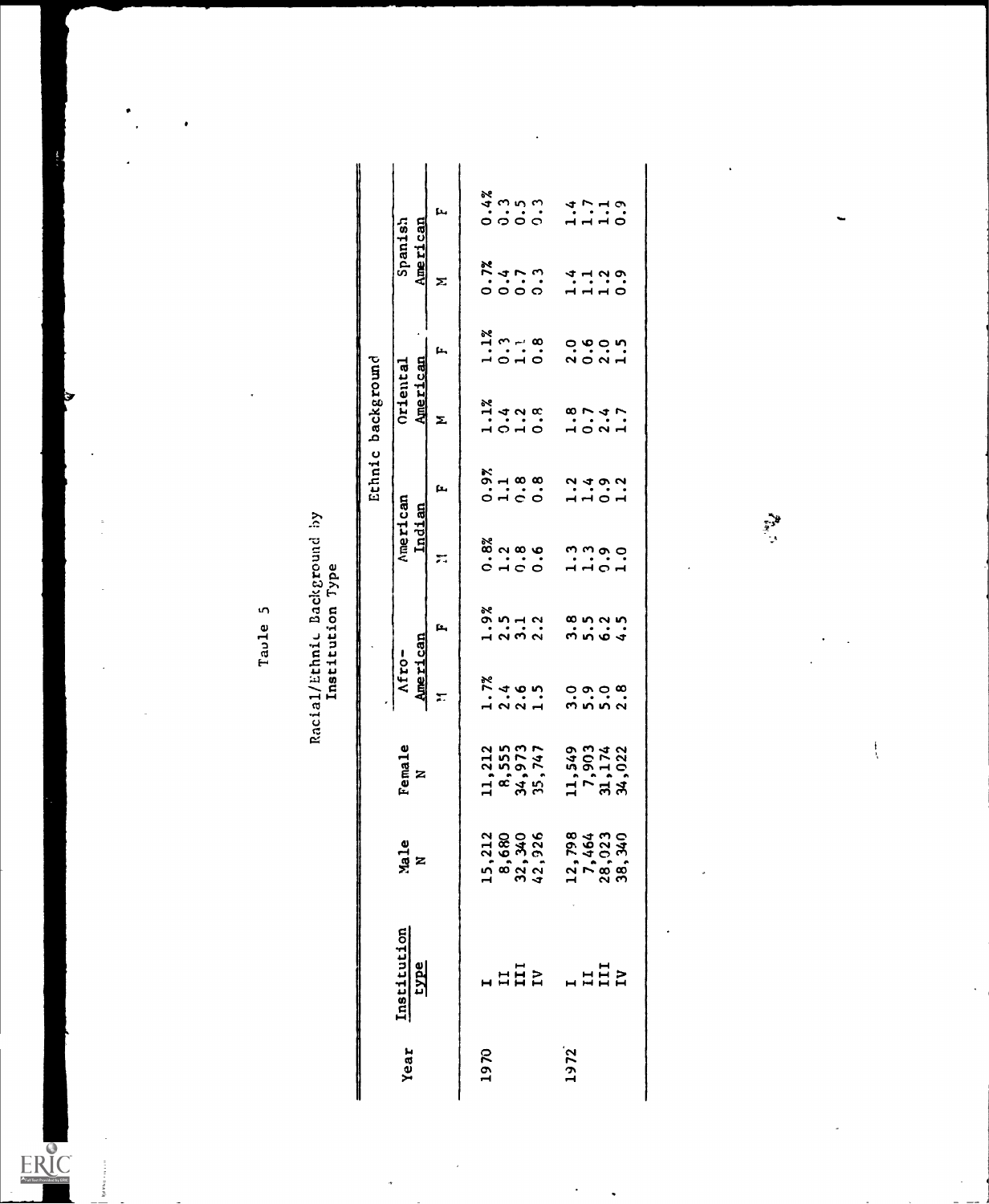| Year | Institution    |                                             |                                       | Type of housing anticipated |                                       |
|------|----------------|---------------------------------------------|---------------------------------------|-----------------------------|---------------------------------------|
|      | type           | z                                           | Cn-campus                             | Off-campus                  | At home                               |
| 1968 |                |                                             |                                       |                             |                                       |
|      |                |                                             |                                       |                             |                                       |
|      | LHHZ           |                                             |                                       | $14.3%$<br>$7.3%$<br>$7.4%$ |                                       |
|      |                | 13,064<br>8,709<br>35,018<br>40,787         | $21.6%$<br>$65.13$<br>$60.13$         |                             | $63.1%$<br>$25.6$<br>$20.3$<br>$25.8$ |
| 1970 | $\overline{u}$ |                                             |                                       |                             | $-3.382$<br>$-4.382$<br>$-4.382$      |
|      |                |                                             |                                       |                             |                                       |
|      |                |                                             |                                       |                             |                                       |
|      |                | $15,212$<br>8,680<br>32,340<br>42,926       | $20.78$<br>$66.3$<br>$66.4$<br>$64.1$ | $16.0$<br>$7.0$<br>$9.9$    |                                       |
| 1972 |                |                                             |                                       |                             |                                       |
|      |                |                                             |                                       |                             |                                       |
|      | $L$ udz        |                                             | $22.3$<br>$65.3$<br>$61.1$            | $17.3$<br>$11.3$<br>$12.5$  |                                       |
|      |                | $12,798$<br>$7,464$<br>$28,023$<br>$39,340$ |                                       |                             | 57.882<br>526.42<br>524.2             |

 $\lambda$ 

 $\frac{1}{\sqrt{2}}$ 

Table 6<br>Type of Housing Anticipated by Males, by Year,<br>and by Institution Type

l,

 $\overline{\phantom{a}}$ 

 $\bullet$ 

 $\cdot$ 

 $\overline{a}$ 

 $\frac{1}{2} \left( \frac{1}{2} \right) \left( \frac{1}{2} \right) \left( \frac{1}{2} \right)$ 

 $\lambda$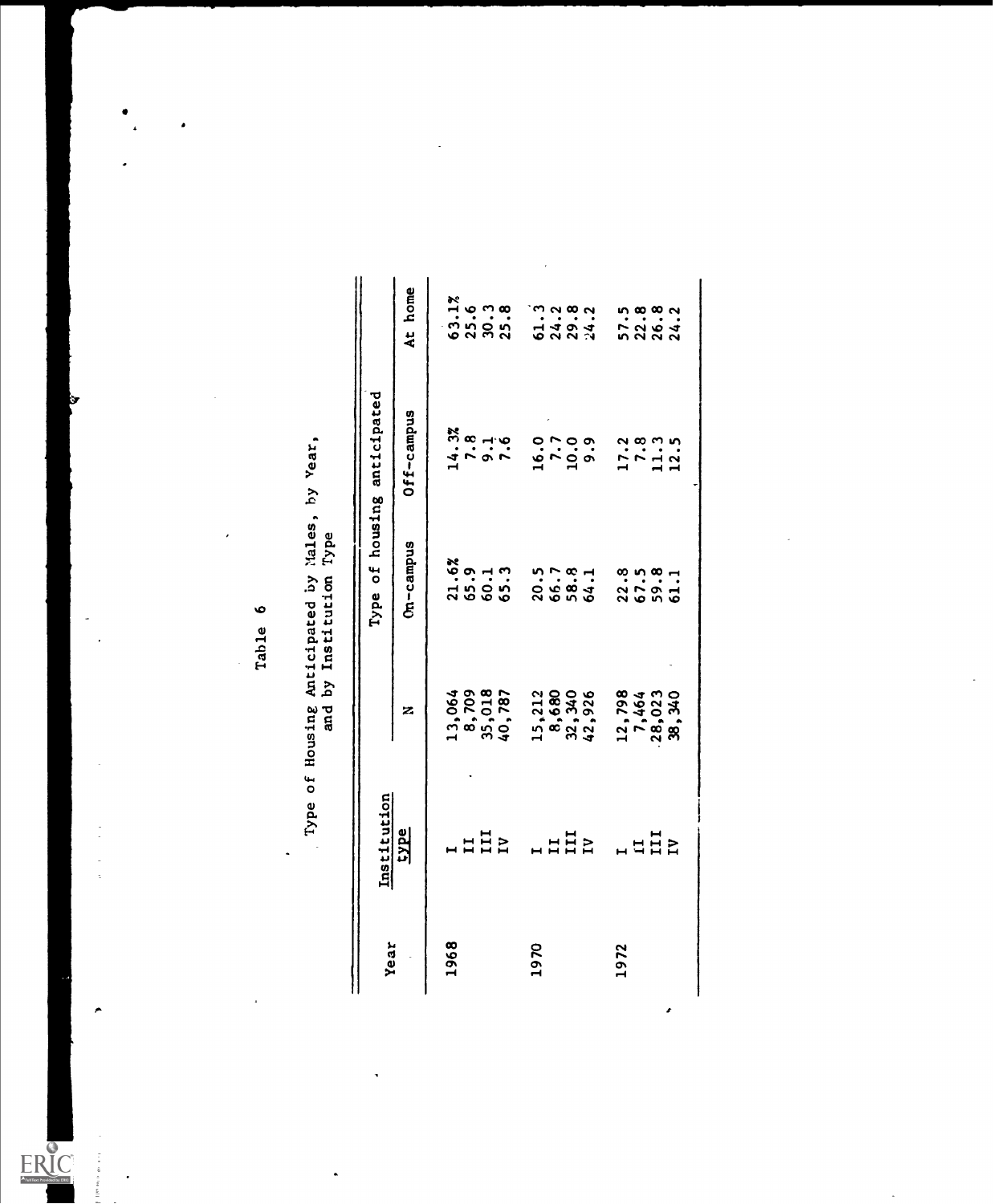$\ddot{\phantom{1}}$ 

ERIC

 $\cdot$ 

| Year | Institution    |                                       |                                       | Type of housing anticipated    |                                                                                                                                                                                                                                |
|------|----------------|---------------------------------------|---------------------------------------|--------------------------------|--------------------------------------------------------------------------------------------------------------------------------------------------------------------------------------------------------------------------------|
|      | <b>EVPE</b>    | z                                     | Cm-campus                             | Off-campus                     | At home                                                                                                                                                                                                                        |
| 1968 |                |                                       |                                       | Ä                              |                                                                                                                                                                                                                                |
|      | u d d d        |                                       |                                       |                                |                                                                                                                                                                                                                                |
|      |                |                                       |                                       |                                |                                                                                                                                                                                                                                |
|      |                | 8,706<br>8,095<br>34,099<br>32,709    | $27.8%$<br>$80.9$<br>$79.5$<br>$73.5$ | $7.7%$<br>$1.4%$<br>$1.3%$     | $64.1%$<br>$17.3$<br>$26.7$                                                                                                                                                                                                    |
| 1970 | 1112           |                                       |                                       |                                |                                                                                                                                                                                                                                |
|      |                |                                       |                                       |                                |                                                                                                                                                                                                                                |
|      |                |                                       |                                       |                                |                                                                                                                                                                                                                                |
|      |                | $11,222$<br>8,555<br>34,973<br>35,747 | 26.2<br>78.4<br>73.2                  | cia di<br>cia di cia           | $2, 4, 8, 6, 6, 7, 8, 6, 7, 8, 6, 7, 8, 6, 7, 8, 7, 8, 7, 8, 7, 8, 7, 8, 7, 8, 7, 8, 7, 8, 7, 8, 7, 8, 7, 8, 7, 8, 7, 8, 7, 8, 7, 8, 7, 8, 7, 8, 7, 8, 7, 8, 7, 8, 7, 8, 7, 8, 7, 8, 7, 8, 7, 8, 7, 8, 7, 8, 7, 8, 7, 8, 7, 8$ |
| 1972 | $\overline{a}$ | 11,549<br>7,903<br>59,197<br>34,022   |                                       |                                |                                                                                                                                                                                                                                |
|      |                |                                       | 26.4<br>76.1<br>72.5                  | $-1, 2, 7, 4$<br>$-1, 4, 5, 6$ |                                                                                                                                                                                                                                |
|      |                |                                       |                                       |                                |                                                                                                                                                                                                                                |
|      |                |                                       |                                       |                                | $8.331$<br>$8.331$<br>$8.42$                                                                                                                                                                                                   |
|      |                | ٠.                                    |                                       |                                |                                                                                                                                                                                                                                |
|      |                |                                       |                                       |                                |                                                                                                                                                                                                                                |
|      |                |                                       |                                       |                                |                                                                                                                                                                                                                                |

 $\frac{1}{2}$ 

Table 7<br>Type of Housing Anticipated by Females, by Year,<br>and by Institution Type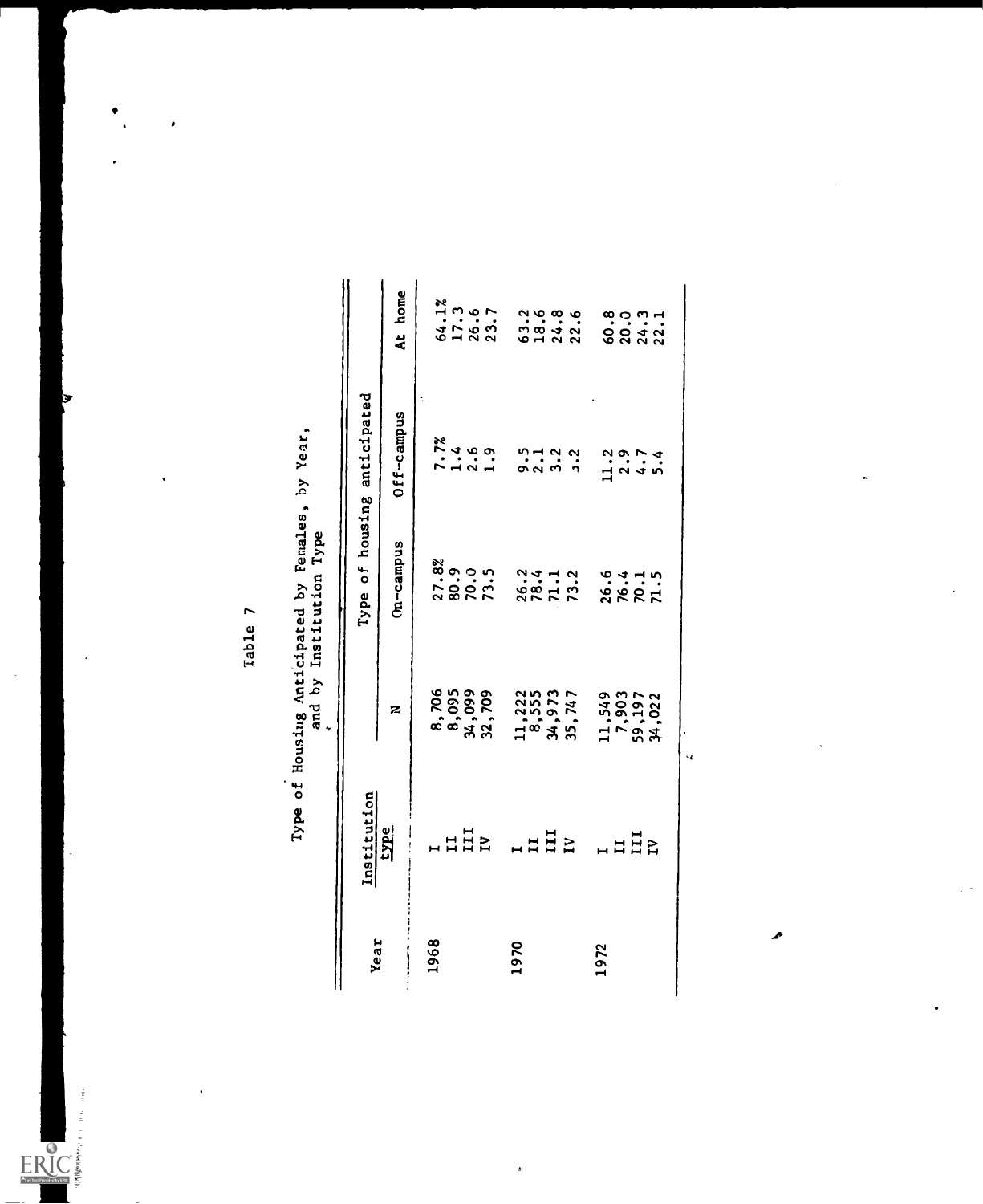### Table 8<br>Planned Extracurricular Activities by Year,<br>by Institution Type

|      |                     |                                                                 |                                       |                            | a se a composta de la propieta de la propieta de la propieta de la propieta de la propieta de la propieta de l<br>Plan participation in |                                       |                                     |
|------|---------------------|-----------------------------------------------------------------|---------------------------------------|----------------------------|-----------------------------------------------------------------------------------------------------------------------------------------|---------------------------------------|-------------------------------------|
| Year | Institution<br>type | liale<br>N                                                      | Female<br>z                           | yearbook, newspapers,      | etc.<br>Writing for campus                                                                                                              | Student                               | government                          |
|      |                     |                                                                 |                                       | Σ                          | fa,                                                                                                                                     | Σ                                     | ſ.,                                 |
| 1968 |                     |                                                                 |                                       |                            |                                                                                                                                         |                                       |                                     |
|      | $\frac{1}{111}$     | 13,064<br>8,709<br>35,018<br>40,787                             | 8,706<br>8,095<br>34,099<br>32,709    | 33.38.9<br>35.38.99        | 8<br>0.0. 1. 1.<br>5.0. 1. 1.<br>5.0. 1. 1.                                                                                             | $45.8$<br>$56.34$<br>$51.2$<br>$51.2$ | $50.1%$<br>$50.4$<br>$56.4$<br>61.1 |
|      |                     |                                                                 |                                       |                            |                                                                                                                                         |                                       |                                     |
|      |                     |                                                                 |                                       |                            |                                                                                                                                         |                                       |                                     |
|      |                     |                                                                 |                                       |                            |                                                                                                                                         |                                       |                                     |
| 1970 | $\overline{u}$      | 218998<br>$\frac{1}{1} \otimes \frac{1}{2} \otimes \frac{1}{4}$ | $11,122$<br>8,555<br>34,973<br>35,747 |                            |                                                                                                                                         |                                       |                                     |
|      |                     |                                                                 |                                       | $12.8$<br>$15.7$<br>$13.7$ | 60013<br>8523                                                                                                                           |                                       |                                     |
|      |                     |                                                                 |                                       |                            |                                                                                                                                         |                                       |                                     |
|      |                     |                                                                 |                                       |                            |                                                                                                                                         |                                       |                                     |
|      |                     |                                                                 |                                       |                            |                                                                                                                                         | 51456<br>2002<br>2002                 | : ? ? ? ?<br>2 3 3 3 3<br>2 3 3 3   |
| 1972 | $H$ $H$ $H$ $R$     | $\mathbf{r}$                                                    |                                       |                            |                                                                                                                                         |                                       |                                     |
|      |                     | 84<br>8423<br>8423                                              | $11,549$<br>7,903<br>31.174<br>34,022 | 14.7<br>19.9<br>16.7       |                                                                                                                                         |                                       |                                     |
|      |                     | <b>ာ</b> စစ္တဲ့<br>၁၈                                           |                                       |                            |                                                                                                                                         |                                       |                                     |
|      |                     |                                                                 |                                       |                            | 5<br>8555<br>2858                                                                                                                       | 23<br>23521                           | 49899<br>5824                       |
|      |                     |                                                                 |                                       |                            |                                                                                                                                         |                                       |                                     |
|      |                     |                                                                 |                                       |                            |                                                                                                                                         |                                       |                                     |
|      |                     |                                                                 |                                       |                            |                                                                                                                                         |                                       |                                     |
|      |                     |                                                                 |                                       |                            |                                                                                                                                         |                                       |                                     |

医皮肤 医血管血管

 $\frac{1}{2}$ 

 $\frac{\partial}{\partial t} = \frac{\partial}{\partial x}$ 

and the fill and still in the control of the

to seeing a responsibility of the control of the second con-

s percent

 $\frac{1}{4}$ 

- t-r t-r h-r b-b-z-r Help Middleball

 $E$ R ext Pro<br>Card

J. ç.

 $\bullet$ 

 $\overline{\phantom{a}}$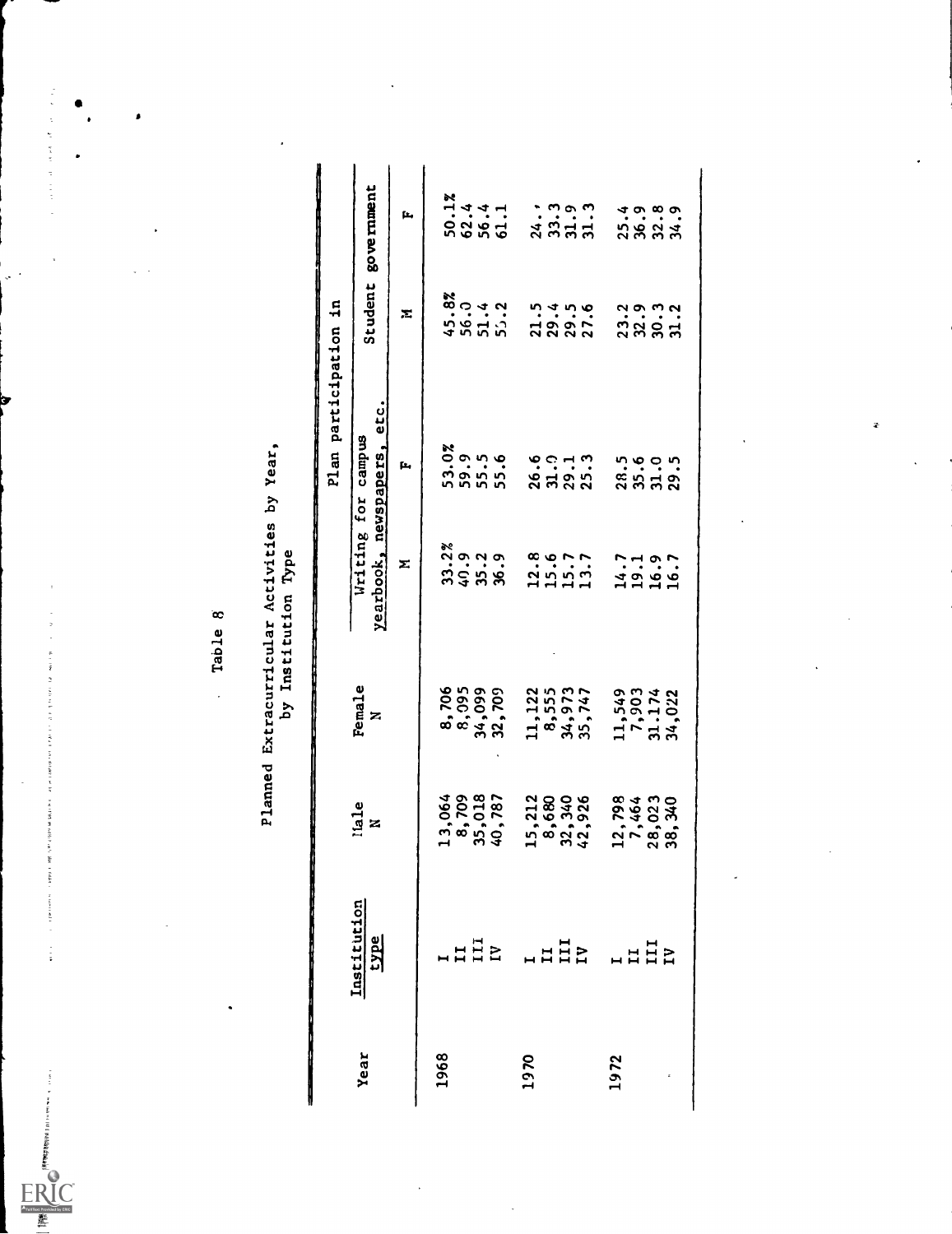$\cdot$ 

 $\frac{1}{2}$ 

化聚焦化聚焦 化乙酰胺 医神经管的 医水杨酸盐 医水杨酸 医阿拉伯氏征 医心包 医心包膜炎 医心包

**Solution** and Miller March Mon

 $ERIC$ 

|                            |                                 | Level of Aspiration  |                    |                      |
|----------------------------|---------------------------------|----------------------|--------------------|----------------------|
| Sex and Type<br>of Control | Junior College<br><b>Degree</b> | Bachelor's<br>Degree | Master's<br>Degree | Doctoral<br>Degree   |
| Males:                     |                                 |                      |                    |                      |
| Public<br>(N = 38,764)     | 23.72                           | 42.4%                | 16.5%              | 9.32                 |
| $(N = 2,310)$<br>Private   | 14.9                            | 37.8                 | 19.3               | 20.6                 |
| <b>Females:</b>            |                                 |                      |                    |                      |
| $(N = 28, 214)$<br>Public  | <b>38.1</b>                     | 35.8                 | 14.5               | $\ddot{\phantom{0}}$ |
| Private<br>( $N = 3,163$ ) | 32.4                            | 42.2                 | 15.0               | 3.6                  |

# TABLE 9<br>LEVEL OF EDUCATIONAL ASPIRATION OF PRIVATE VERSUS PUBLIC JUNIOR<br>COLLECE STUDENTS, 1968, 1970, AND 1972 CONBINED

 $\ddot{\phantom{a}}$ 

 $\frac{1}{2}$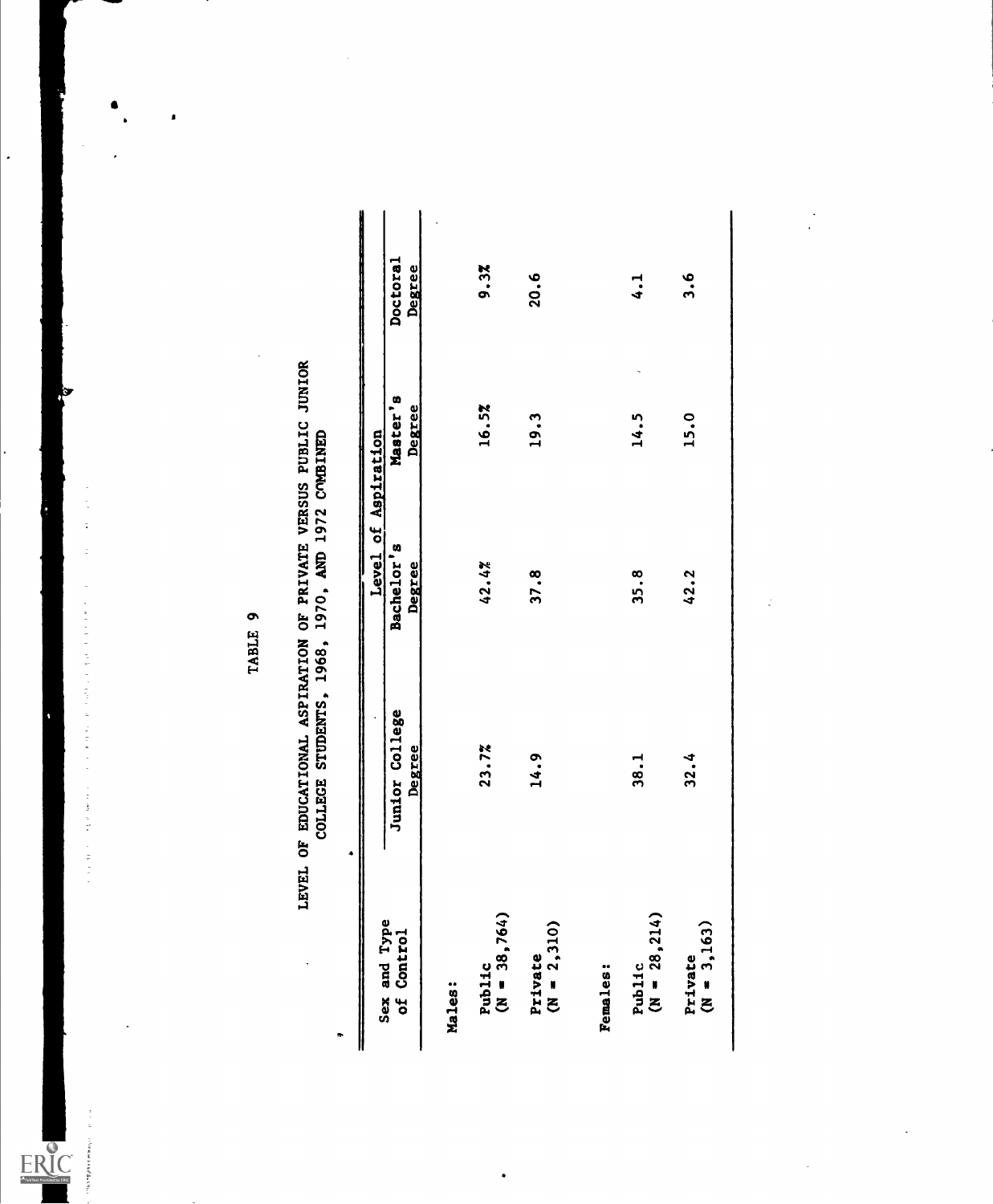$\overline{\phantom{a}}$ 

 $\ddot{\phantom{0}}$ 

 $\frac{1}{\sigma} \frac{u}{u}$ 

 $\bullet$ 

 $\begin{array}{c} \bullet \\ \bullet \\ \bullet \end{array}$ 

 $\ddot{\phantom{1}}$ 

ł,

工程式

ERIC<br>AFULTENT Provided by ERIC

|                            |                                 | Factor<br>Choice |                    |
|----------------------------|---------------------------------|------------------|--------------------|
| Sex and Type<br>of Control | Scholastic<br>Standards<br>High | Low-Cost         | Campus Tours       |
| Males:                     |                                 |                  |                    |
| Public<br>(N = 38,764)     | 35.4%                           | 49.5%            | 18.37 <sup>3</sup> |
| $(N = 2, 310)$<br>Private  | 39.2                            | 32.6             | 28.4 <sup>3</sup>  |
| <b>Females:</b>            |                                 |                  |                    |
| Public<br>( $N = 28,214$ ) | 43.6                            | 51.0             | 24.1 <sup>3</sup>  |
| $(N = 3,163)$<br>Private   | 46.3                            | 32.2             | 33.1 <sup>a</sup>  |

l,

 $\ddot{\phantom{0}}$ 

 $\hat{\mathcal{S}}$  $\ddot{\phantom{a}}$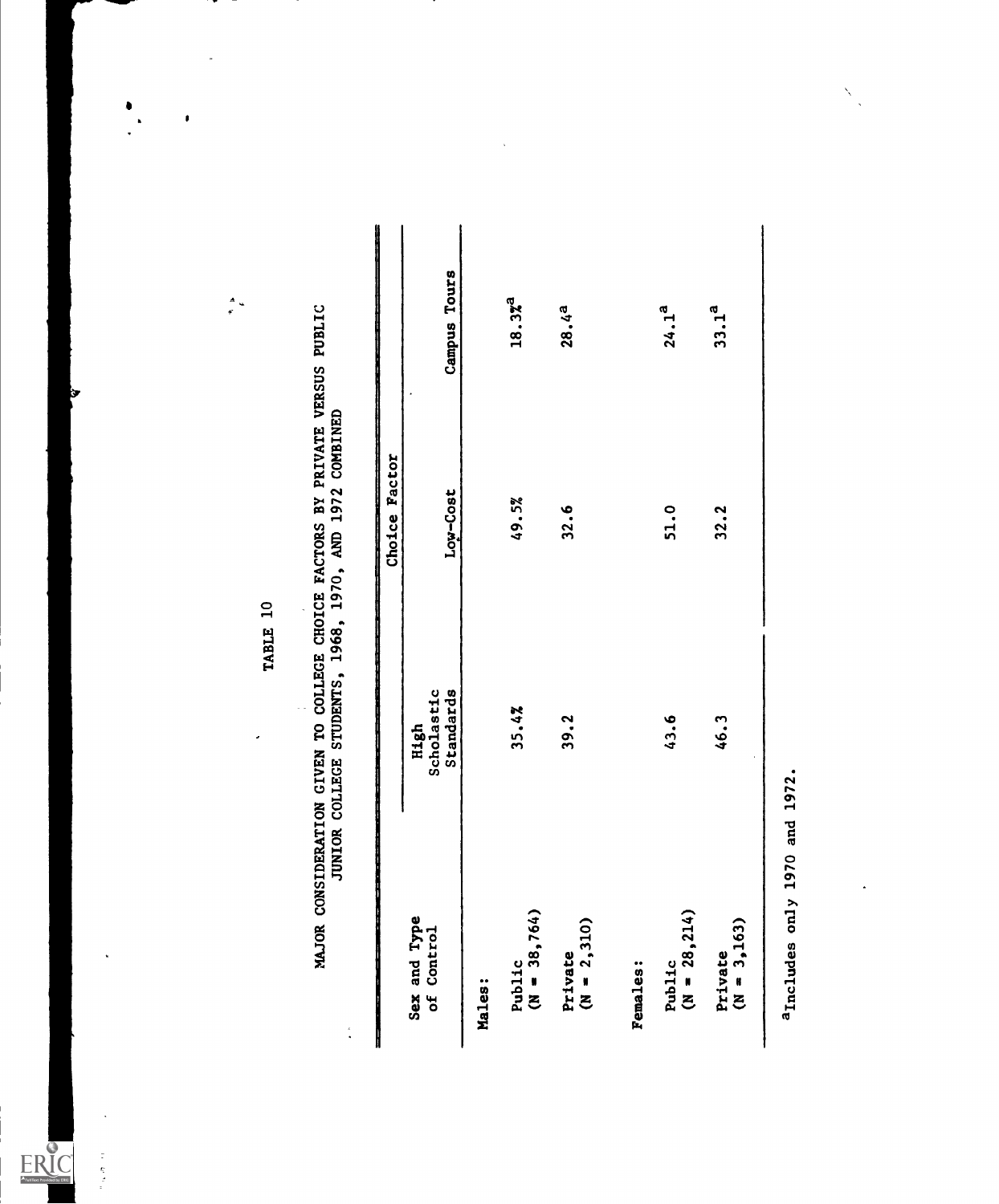l.

l,

 $ERIC$ 

 $\bar{\mathrm{t}}$ 

 $\begin{array}{c}\n\bullet \\
\bullet\n\end{array}$ 

 $\cdot$ 

 $\pmb{\epsilon}$ 

TABLE 11<br>FAMILY INCOME OF PRIVATE VERSUS PUBLIC JUNIOR<br>COLLEGE STUDENTS, 1968, 1970 AND 1972 COMBINED

|                                        |           |                           | Income Category          |                          |                          |  |
|----------------------------------------|-----------|---------------------------|--------------------------|--------------------------|--------------------------|--|
| Sex and Type<br>.of Control            | Less Than | \$3,000<br>$\mathfrak{c}$ | \$7,500<br>$\frac{5}{2}$ | \$15,000<br>$\mathbf{c}$ | $$20,000$<br>and<br>Over |  |
|                                        | \$3,000   | \$7,499                   | \$14,999                 | \$19,999                 |                          |  |
| $M = 38,764$<br>$F = 28,214$<br>Public | 5.6%      | 31.3%                     | 49.1%                    | 8.4%                     | 5.6%                     |  |
| Private<br>$M = 2,310$<br>$F = 3,163$  | ∞.<br>∞๋  | 36.5                      | 44.1                     | 6.6                      | $\ddot{ }$ .             |  |
|                                        |           |                           |                          |                          |                          |  |

 $\overline{\phantom{a}}$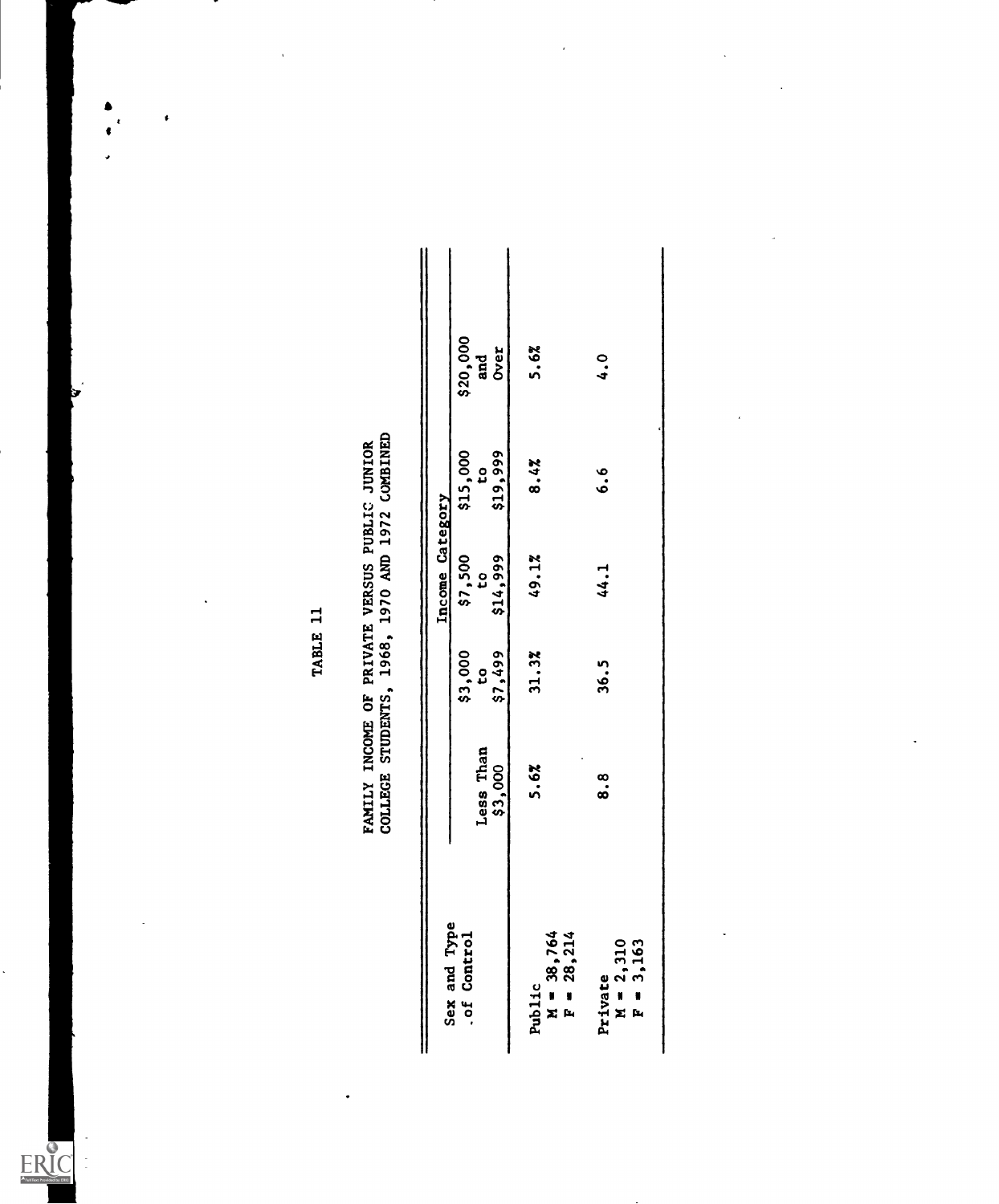ł,

 $\ddot{\phantom{a}}$ 

 $\overline{\phantom{a}}$ 

ERIC

 $\bullet$ 

Ġ,

 $\ddot{\phantom{1}}$  $\ddot{\bullet}$  $\cdot$ 

 $\bullet$ 

### TABLE 12<br>RACIAL/ETHNIC BACKGROUND OF PRIVATE VERSUS PUBLIC JUNIOR<br>COLLEGE STUDENTS, 1970 AND 1972 COMBINED

|                                       |                    |              |                 |      | Ethnic Background |                   |                      |                  |
|---------------------------------------|--------------------|--------------|-----------------|------|-------------------|-------------------|----------------------|------------------|
| Sex and Type<br>of Control            | Afro-American<br>M |              | American Pndian |      |                   | Oriental American |                      | Spanish American |
|                                       |                    |              | z               | ſz,  | z                 | ſ.                | Σ                    | Ŀ                |
| Public<br>M = 24,513<br>F = 19,707    | 5%                 | $2.1\%$      | 0.62            | 0.6% | $1.0\%$ $1.2\%$   |                   | 0.72                 | 0.72             |
| Private<br>$M = 1,608$<br>$F = 2,111$ | œ                  | $\ddot{ }$ . | ດ<br>ຕ          | 2.5  | 。<br>。            | 0.2               | $\ddot{\phantom{0}}$ | 0.6              |

þ,

l,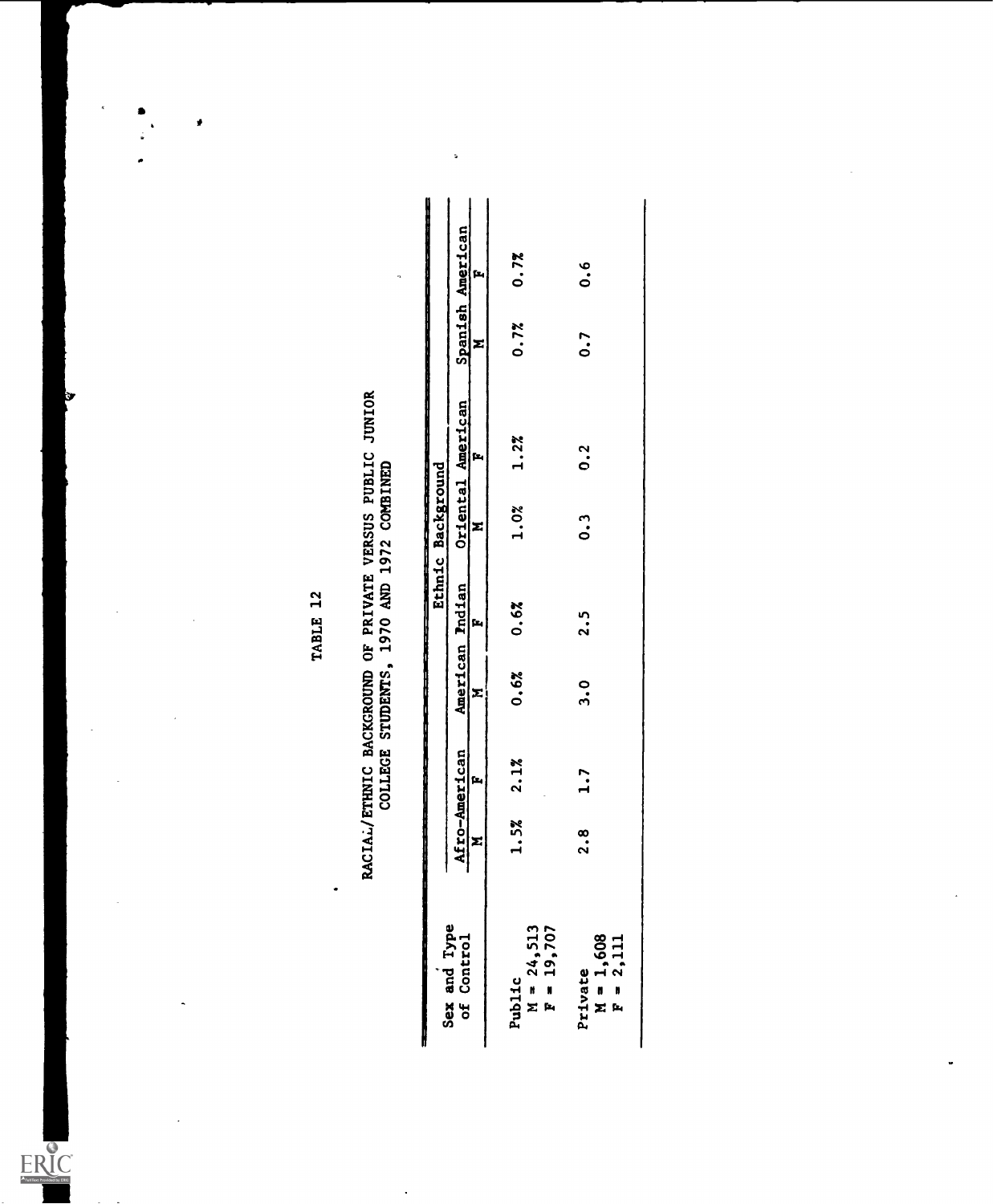$\ddot{\mathbf{r}}$ 

 $ERIC$ 

## TABLE 13<br>TYPE OF HOUSING ANTICIPATED BY PRIVATE VERSUS PUBLIC JUNIOR<br>COLLEGE STUDENTS, 1968, 1970, AND 1972 COMBINED

|                            |           | Type of Housing Anticipated<br>▌ |         |
|----------------------------|-----------|----------------------------------|---------|
| Sex and Type<br>of Control | On-Campus | Off-Campus                       | At Home |
|                            |           |                                  |         |
| Males:                     |           |                                  |         |
| Public<br>( $N = 38,764$ ) | 18.7%     | 16.5%                            | 62.8%   |
| Private<br>$($ N = 2, 310) | 69.0      | 4.9                              | 24.8    |
| Females:                   |           |                                  |         |
| Public<br>(N = 28,214)     | 21.8      | 10.3                             | 66.9    |
| $(N = 3, 163)$<br>Private  | 7.19      | 3.3                              | 24.2    |
|                            |           |                                  |         |

 $\mathbb{Z}^{\times 2}$ 

 $\bullet$